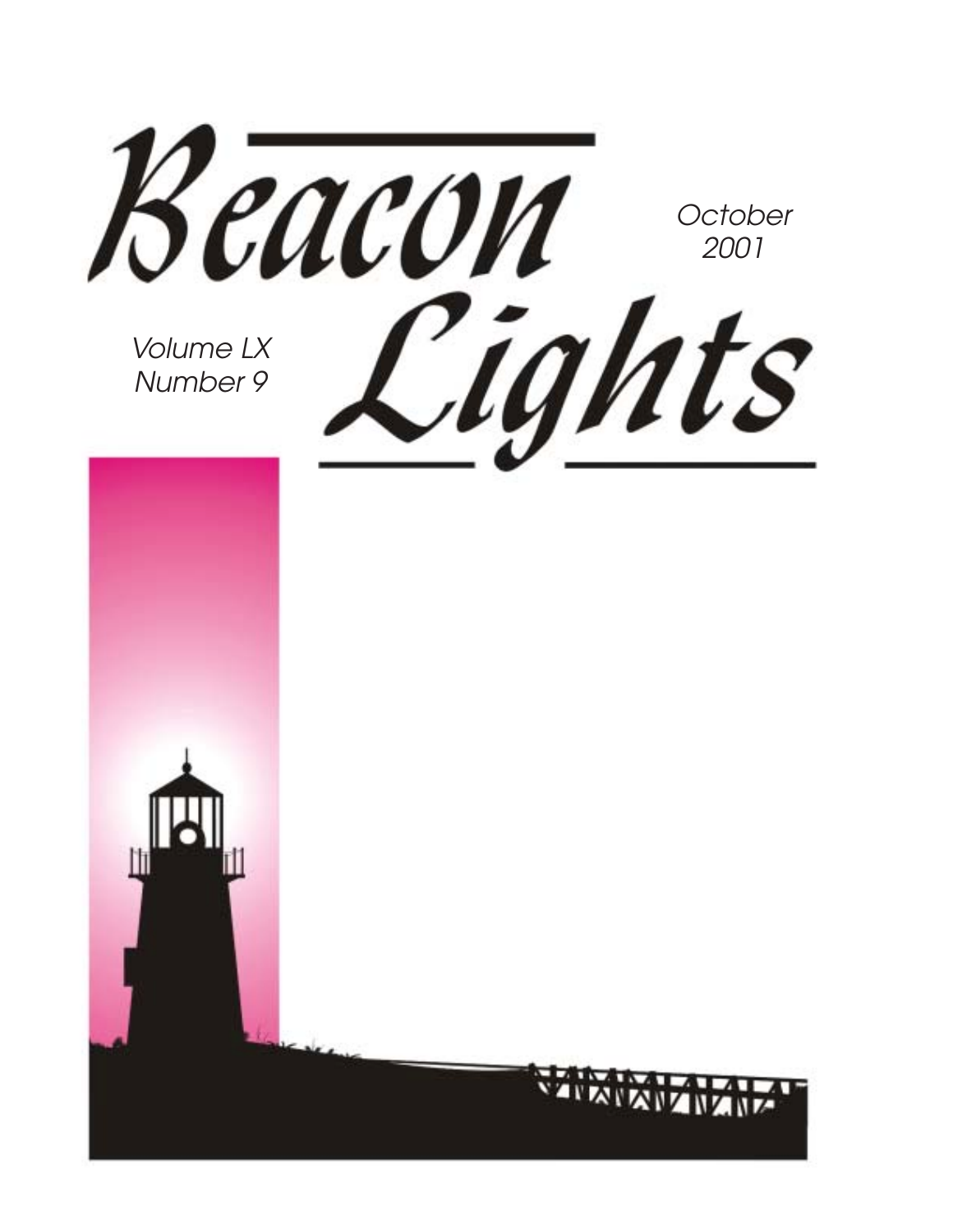### **Table of Contents**

**EDITORIAL** 

| 3  | The Beginning of Knowledge (1)                                                                                             |
|----|----------------------------------------------------------------------------------------------------------------------------|
| 5  | <b>FRUITEUL BRANCHES</b><br><b>Teaching Christ in the Catechism and Classroom</b>                                          |
| 7  | <b>STORY TIME</b><br>The Fourth Man (Chapter 11): Mud Beggers                                                              |
| 10 | <b>CREATION THROUGH THE SPECTACLES OF SCRIPTURE</b><br>A Look at Your Brain Through the Spectacles of<br><b>Scriptures</b> |
| 12 | <b>GEM OF THE MONTH</b><br><b>The Ten Commandments</b>                                                                     |
| 13 | DEVOTIONAL<br><b>Watching Daily At My Gates</b>                                                                            |
| 17 | Music<br><b>Israel's Glorious History of Music</b>                                                                         |
| 18 | <b>PASTOR PROFILES</b><br><b>Professor David Engelsma</b>                                                                  |
| 19 | CHURCH FAMILY<br><b>True to the Faith</b>                                                                                  |
| 21 | OUR YOUNG PEOPLES' FEDERATION<br><b>Young Peoples' Society Discussion Topics</b>                                           |
| 23 | <b>WHERE WE STAND</b><br>The Way of Christian Discipline                                                                   |
| 24 | <b>CHURCH HISTORY</b><br>The Forgotten Hungarian Reformed Churches of<br><b>Southeast Slovakia</b>                         |
| 26 | <b>Church News</b>                                                                                                         |
| 27 | LITTLE LIGHTS<br>October 31, 1517                                                                                          |
|    |                                                                                                                            |
|    |                                                                                                                            |
|    |                                                                                                                            |

### **BEACON LIGHTS**

#### BEACON LIGHTS STAFF

#### DEPARTMENT MANAGERS

| Cornelius Jonker                                 |
|--------------------------------------------------|
|                                                  |
|                                                  |
|                                                  |
|                                                  |
|                                                  |
|                                                  |
| Subscription Manager Cathy Postmus (616)662-4326 |

| Subscription Manager Cathy Postmus (616)662-4326 |  |
|--------------------------------------------------|--|
|                                                  |  |
|                                                  |  |
|                                                  |  |
|                                                  |  |

#### EXECUTIVE FEDERATION BOARD

All information and letters pertaining to the contents of the *Beacon Lights* mail to (e-mail if at all possible, or computer disks preferred):

#### EDITORIAL OFFICE

John Huizenga 621 Williams Randolph, WI 53956 Phone: (920)326-6186 Internet: huizenga@powercom.net

#### Subscription Price: \$10.00

For a subscription or an address change, please write: Beacon Lights P.O. Box 375 Jenison, MI 49428

#### EDITORIAL POLICY

The articles of *Beacon Lights* do not necessarily indicate the viewpoint of the Editorial Staff. Every author is solely responsible for the contents of his own article.

The *Beacon Lights* encourages its readers to contact the editorial office with any questions or comments. Letters may be edited for printing. We will not publish anonymous letters, but will withhold names upon request.

If any material of *Beacon Lights* is reprinted by another periodical, we will appreciate your giving the source and forwarding the printed periodical to the Editorial Office.

PUBLISHED MONTHLY BY THE FEDERATION OF PROTESTANT REFORMED YOUNG PEOPLES' SOCIETIES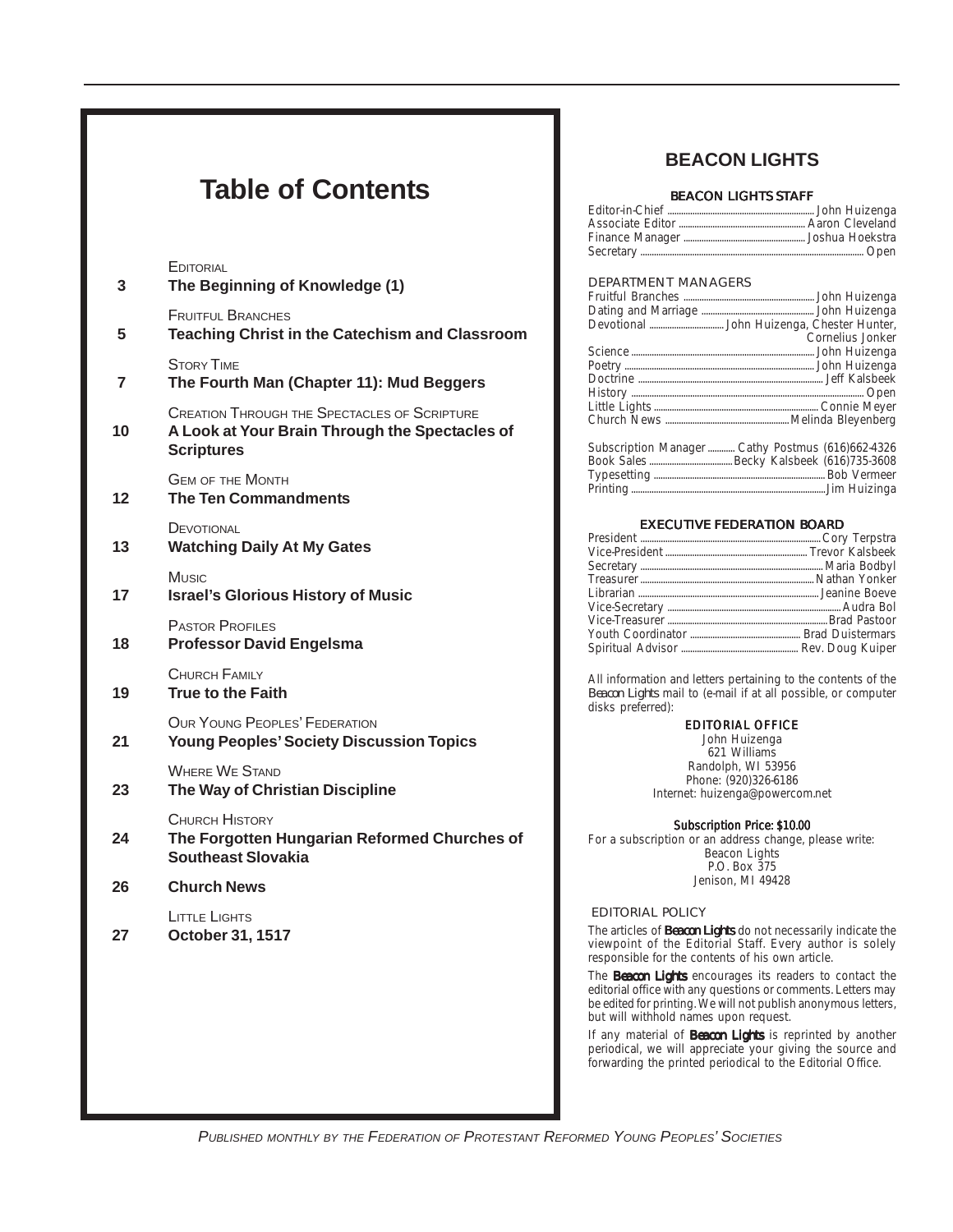# The Beginning of Knowledge (1)



by Randy Vaalburg

Fear of the Lord, as we know from the words of inspired Solomon, is the beginning of the know-<br>ledge of God (Prov. 1:7; Prov. 2:5). This idea of reverence and awe of Him is prevalent through<br>the holy Scriptures. We can get ledge of God (Prov. 1:7; Prov. 2:5). This idea of reverence and awe of Him is prevalent throughout the holy Scriptures. We can get a better understanding of what it means to properly fear God by first looking briefly at some teachings and practices that it is not.

Godly fear is not being afraid that "there may be a god out there" who will judge all men. A while back, signs posted on churches in the area drew attention to this idea with the question, "What if it's True?" This question begs more: "What if God does exist?", "What if there is eternal life for some and eternal hell for others?", etc. To some, these may seem fitting questions for the seemingly fearless attitude of our society. After all, aimless young persons have "No Fear" plastered on T-shirts and vehicles. However, these questions do not proclaim God as true and living. Instead, the questions promote doubt of His existence and fear only of the personal consequences of sin. They serve only to scare people into going through the motions of worshipping God in order to appease Him.

Proper fear of the Lord does not mean living in terror of an angry god who is never pleased with his people because they are sinners. This is the error of some, who fear only the consequences of their sins rather than grieving over their transgressions against the Most High. Such sinful terror also spurred the works-righteousness of the late Reformation leader Martin Luther before his conversion. He said that God "tortured" him by offering him no peace for his soul due to his sins. The Holy Spirit later enlightened Luther so that he knew that righteousness was completely "alien" to him by nature and there was no way that he could earn it or merit any favor with God by his own works. God's covenant young people know that although the wages of their sins is death, those sins have all been covered by the blood of the Lamb. We know that the Lord is plenteous in mercy, and will neither keep His anger forever nor reward us according to our sins (Ps. 103).

Fearing God correctly has nothing to do with believing that the godly are blessed less, or even cursed by Him in this life, while the ungodly *seem* to receive blessings. This is an error that even God's children can fall into, as did the psalmist Asaph. It is a temptation when surrounded by the wicked who prosper in every physical way; job status, over-abundance of material things and free time, and apparent happiness. Asaph realized, however, that this thinking is like the foolishness of beasts (Ps. 73:22). We too, know that the Lord chastens whom He loves, rather than giving them over to the lusts of the flesh. Children of God are admonished not to be envious of the ungodly (Prov. 23:17). God is a God of justice and injustice must not be expected of Him. He is good to spiritual Israel, guiding them with His counsel to glory (Ps. 73:24). But, the wicked are set in "slippery places" to their own destruction (v. 18). Often, those slippery places are the high slopes of a mountain of wealth that they put more and more of their confidence in – God punishing sin with more sin. How gracious is our sovereign Lord for keeping His people from the snare of trusting in earthly riches!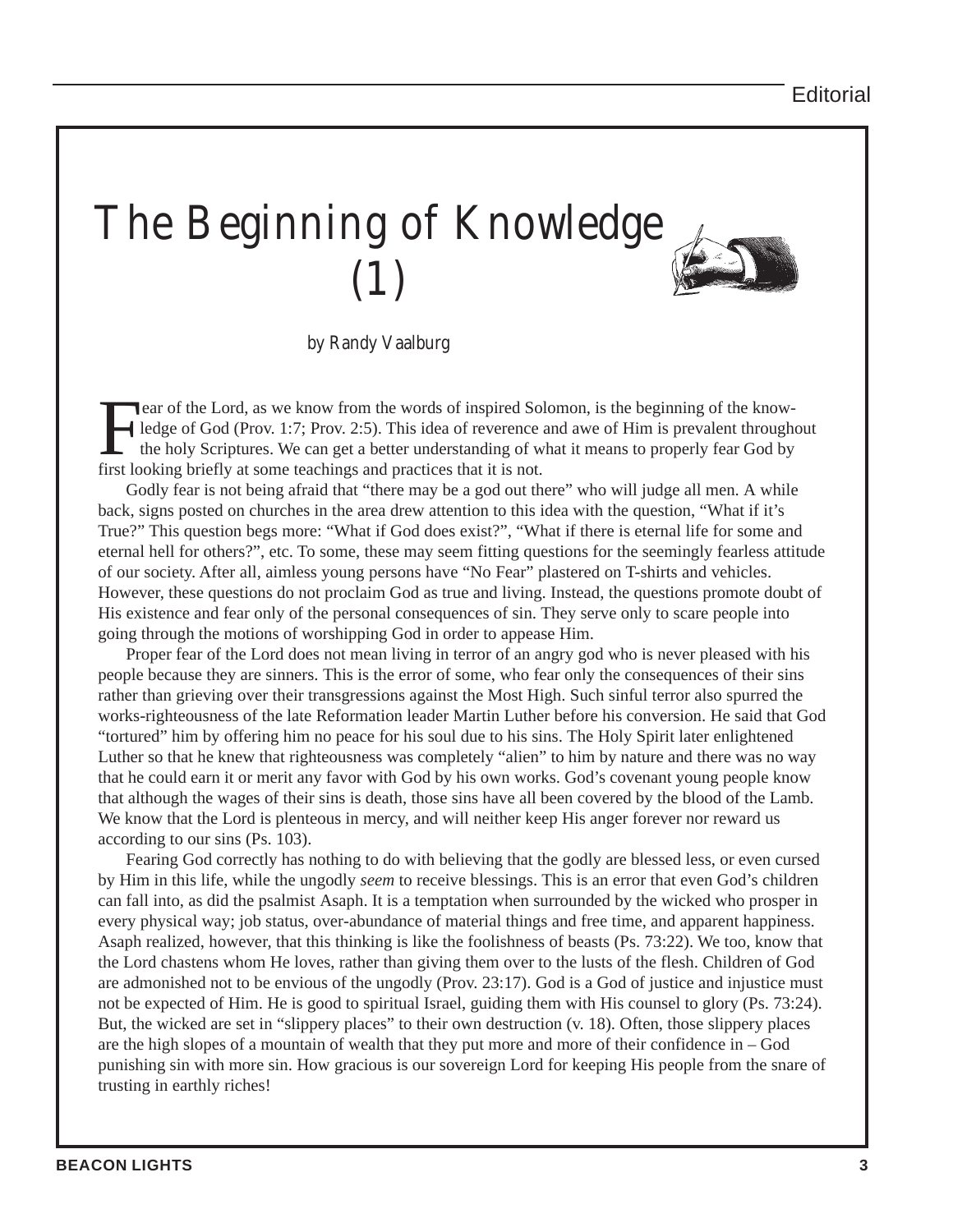Proper fear of the Lord is not to live in constant question of His love for oneself as if this is somehow a pious and humble thing to do. For example, one must not believe that a special supernatural experience is required before one can be sure of Christ's love for oneself and be able to celebrate His death and resurrection. This is a sad delusion and a lie of Satan to get man to claim some credit for his own salvation. It is neither humble nor God-fearing to hold to the idea that "one can never be sure" of God's love and that assurance of salvation is prideful. Instead, as God's children, we draw near to him with a "true heart" and "full assurance of faith" for we know that He is faithful to His promises to us (Heb. 10:22-23).

Godly fear is not fearing that we might fall away from grace and that He might withdraw all His love from us. We reject the dangerous heresy which the early Arminians suggested and the outright declaration later made by John Wesley that the believing child of God can make "shipwreck of the faith" and then "may go to hell, yea, and certainly will if he continues in unbelief" (book *Elements of Divinity*). Christ was forsaken in our place, so that we must not and can not fear that we will ever be forsaken. There are many threats to the new life in Christ which covenant young people receive. But, we know that nothing can separate us from the love of God which we have in Jesus Christ (Rom. 8:35-39). We know that God has given us eternal life already in this present life, and that we will never perish (John 5:24; 10:27-29). By His grace, we will persevere as saints communing with our God on our earthly pilgrimages until we are finally brought to glory.

Finally, correct fear of the Lord is not being terrified of His judgment upon the living and the dead on that day when Christ will return on the clouds of glory. We know that His return is our hope and comfort for we belong with both body and soul, in life and in death, to our faithful Saviour Jesus Christ. We confess the resurrection with righteous Job, that although skin worms will destroy our bodies, yet in our flesh, we will see God (Job 19:26).

Do we fear any of the things just talked about? At times, a believer may. But, those kind of fears are sin. God's Word tells us that if one is afflicted in this way, he or she is to pray (Jas. 5:13). The sinful fears must be repented of and left at the cross. "Are we to fear Him at all?" one may ask. Well, many devout men of the Bible were described by themselves or others as God-fearing. There was the Lord's servant Job, whom He Himself described as a "perfect and an upright man" that feared God and turned away from evil (Job 1:8). The centurion Cornelius was characterized as a devout man, giving much alms, praying always to God, and fearing Him with all his house (Acts 10:1-2). Joseph, son of Jacob, and Jonah described themselves as fearing the Lord. The virtuous woman in Proverbs 31, who was trusted by her husband, opened her mouth to wisdom, kept her household well, and stretched out her hand to the poor, was considered one who feared the Lord. By the Holy Spirit's work in them, these godly men and women of the Bible obeyed the command, "Let all the earth fear the Lord; let all the inhabitants of the world stand in awe before Him" (Ps 33:8). They were doers of the Word – not just hearers. They sincerely kept His commandments – not just memorized them. Knowing their calling to be holy, they walked as pilgrims and strangers in opposition to the wicked world that walked after the lusts of the flesh, the lust of the eyes, and the pride of life.

The Apostle challenged the Hebrews with the following question: Shouldn't we fear and honor our heavenly Father all the more if we have been called to honor our sinful parents? (Heb. 12:9-10) Jehovah instills this fear into the hearts of His young people through His covenant with them! (Jer. 32:40) We are to fear Jehovah God for His name is glorious and fearful (Deut. 28:58). Throughout the inspired book of Deuteronomy, we learn it is in the way of godly fear that we keep His commandments. Our private and public worship of God in the assembly of saints must be done with fear and reverence (Ps. 89:7; Ps. 5:7).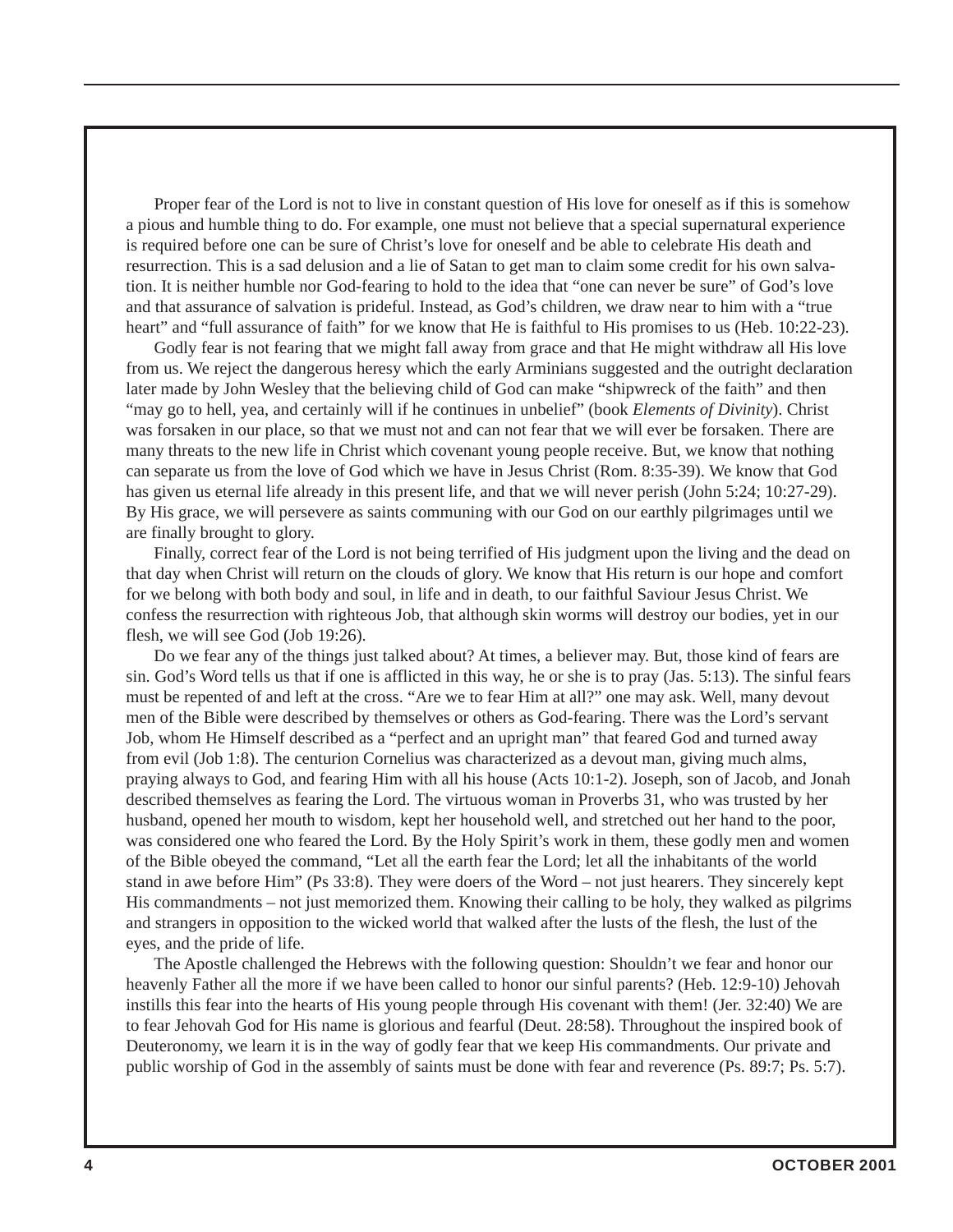Also, proper fear of the Lord is one of the chief signs of true repentance (Mal. 3:13-16). This is significant because repentance is one of the main traits of a Christian; it distinguishes us as children of light from the workers of iniquity. It is plain that godly fear should encompass every aspect of our lives including our daily walk, worship, and spiritual attitude. The inspired writer of Ecclesiastes summarized this well when he declared that our whole duty is to fear Him and keep His commandments (Eccl. 12:13).

Let's make no mistake about it, though. To fear the Lord does not mean being among the fearful and unbelieving spoken of by the Apostle John who will have their part in the lake of fire (Rev 21:8). We are *not* to be among the God-*fearful*, but the God-*fearing*! There is no place in the Lord's army for those who are fearful of the enemies of God - the wicked, our old natures, or Satan and his hosts. The Lord made this clear when He commanded through the mouths of Israel's officers that the "fearful and fainthearted" must not go out to battle against the enemy but go home (Deut. 20:1-8). Also, the practical danger is given here that one who is fainthearted might cause his brother to have a faintheart as well. In other words, one sinning against God by being fearful might cause his brother to sin in this way also. We are not to fear any of our enemies, for the Lord our God is with us and it is *He* that fights against our enemies to save us.

Our fear of God is to be based on courageous faith. Faith that is a free gift from God to His elect – not of works, not of ourselves. Faith which the Enemy tries desperately to destroy, but our Lord and Saviour prays will never fail in us (John 17:9). It is by our fearless faith that we serve the Lord in fear with rejoicing (Ps. 2:11). By being among the God-fearing, we experience the confidence and joy of our salvation (Ps. 85:9). ❖

*\_\_\_\_\_\_\_\_\_\_\_\_\_\_\_\_\_\_\_\_\_\_\_\_\_\_\_\_\_\_\_\_\_\_\_\_\_\_\_\_\_\_\_\_\_\_\_\_\_\_\_\_\_\_\_\_\_\_\_\_\_\_\_\_\_\_\_\_\_ Randy is a member of Hope Protestant Reformed Church in Grand Rapids, Michigan.*

Fruitful Branches

## Teaching Christ in the Catechism and Classroom

by David Overway

The chief task of the Christian instructor of child-<br>ren is to "teach Christ" to his students. This is<br>true both with respect to the minister of the gos-<br>nel who teaches the children in the catechism room and ren is to "teach Christ" to his students. This is true both with respect to the minister of the gospel who teaches the children in the catechism room and the Christian school teacher who teaches in the classroom. Both instructors have much material covering a broad variety of subjects and topics, to which to introduce the students. But the heart of it all and that which is most essential is that the instructor "teach Christ."

The primary reason why this is so essential is found in Who Christ is. For Christ is the One anointed by God for our benefit, for our salvation. This is the teaching of our Heidelberg Catechism in Question and Answer 31. Here we find that Christ is anointed to be our Prophet, Priest, and King. As High Priest, Christ "by the one sacrifice of his body, has redeemed us" and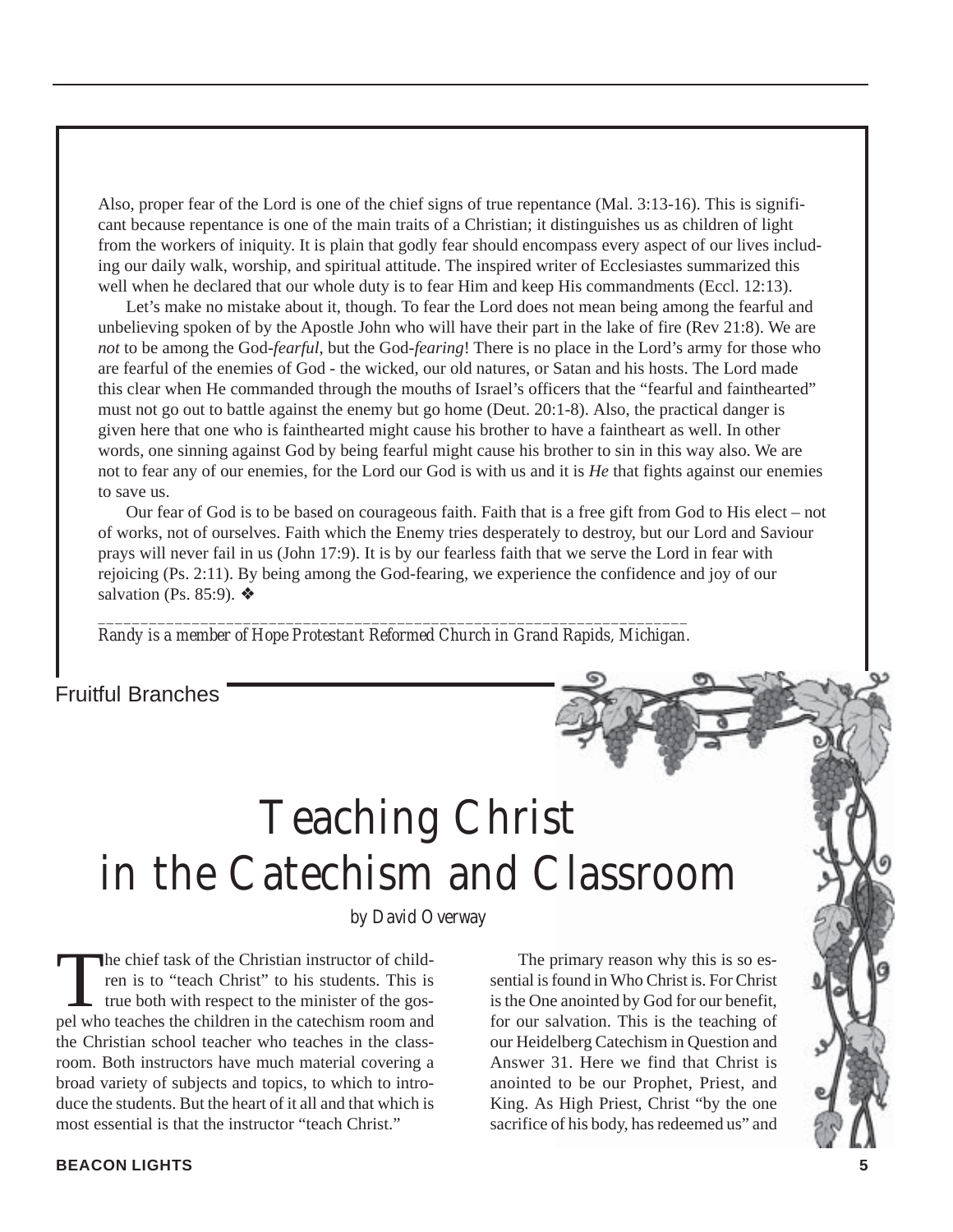in each of the three offices Christ works to cause us to enjoy that redemption as the One Who reveals it to us, intercedes for us, and governs, defends and preserves us.

The Belgic Confession, in Article 21, also makes known the identity of Christ. This article appropriately focuses on Christ's work as High Priest. We confess in this article that Christ is the One Who has appeased the wrath of God "by his full satisfaction, by offering himself on the tree of the cross, and pouring out his precious blood to purge away our sins." Later, in the same article, after a listing of the sufferings of Christ, appears the phrase, "and hath suffered all this for the remission of our sins." Here we come to the essence of who Christ is. He is the One Who suffered for us in order to take away our sins. In Christ we have forgiveness of sins and having this we are able to enjoy the covenant friendship of the Triune God. Christ is our salvation in that He took upon Himself the guilt and punishment of our sins so that we may be declared righteous before God and believing in this righteousness, we may by faith enjoy peace with God and therefore also covenant fellowship of friendship with Him.

This is the essential truth regarding Christ and it is this truth that must be taught. In whatever sphere the instructor finds himself, it is this truth that must be the focus and heart of all the instruction he gives. For this truth is at the center of all knowledge, fact, and existence, and apart from it all, is vanity and emptiness. Simply put, knowing Christ gives meaning to all knowledge and purpose to all learning.

The second reason why it is so important that Christ is always taught in catechism and classroom, is found in the identity of those who are taught. The children in catechism and in our Christian schools are God's children. They are as certainly included in His covenant as are adults and must be taught as such. The children of the covenant are (according to the very essence of the covenant, which is loving friendship) God's friends and God loves them for Christ's sake Who took away their sins. This we must teach them. If we teach them nothing else, this we must teach them!

This must be taught to God's children constantly, repetitively, and from every perspective possible. The truth that Christ has taken away our sins so that now we are the covenant friends of God ought not be limited to Bible class or the particular catechism lesson that expressly mentions it.

The instructor must bring this truth into every lesson in as far as he is capable. The reason for this is that Christ cannot be learned merely as a fact to be intellectually grasped, for Christ can only be learned by faith. Those things learned by faith are food for our souls and so must be constantly presented to us and constantly grasped by us for our spiritual edification and health. Viewing the children of the covenant as those who have the gift of faith, the Christian instructor can joyfully and without despair teach Christ to these children confident that they can and will learn the glorious truth of their salvation in Him.

But how can this be done? How can the Christian instructor teach Christ as He stands in relation to all things? There are no quick easy steps to take in order to begin suddenly to do this masterfully. There is no secret technique that if discovered will ensure success in this area. Instead, the instructor himself must be living in and growing in the knowledge of the truth of Christ. The instructor himself must not be content with being able to recite various doctrines concerning Christ, rather he must be "abiding" in Christ as Jesus explains in John *15.* This means, at least in part, that the instructor must always remember that Christ is the One Who has forgiven his sins and the One Who has given him access into covenant communion with God. And he must make it his business to enjoy that communion with God, studying His word and praying to Him. In this way the instructor will find that God will reveal Christ to him in more and more richness and diversity, and in connection with more and more aspects of the body of knowledge which he is called to teach.

But also the instructor will only effectively teach Christ if he himself demonstrates and exhibits Christ. Not only is it important *what* one teaches, but also *how* one teaches. God does not only *tell* us about His love for us, He *demonstrated* it in the cross of Christ (Romans *5:8* and John 3:16. Be like Him! Demonstrate the love of God to the students as their instructor, show them and tell them that God has forgiven them all their sins and loves them as their covenant Friend. And teach them that this is because Christ the Anointed One of God, has died for them to take away their sins. Teach them this, in as far as you are capable, in every lesson and in connection with every truth. ❖

*\_\_\_\_\_\_\_\_\_\_\_\_\_\_\_\_\_\_\_\_\_\_\_\_\_\_\_\_\_\_\_\_\_\_\_\_\_\_\_\_\_\_\_\_\_\_\_\_\_\_ David is a fourth-year student in the Protestant Reformed Seminary and is a member of Hope Protestant Reformed Church in Grand Rapids, Michigan.*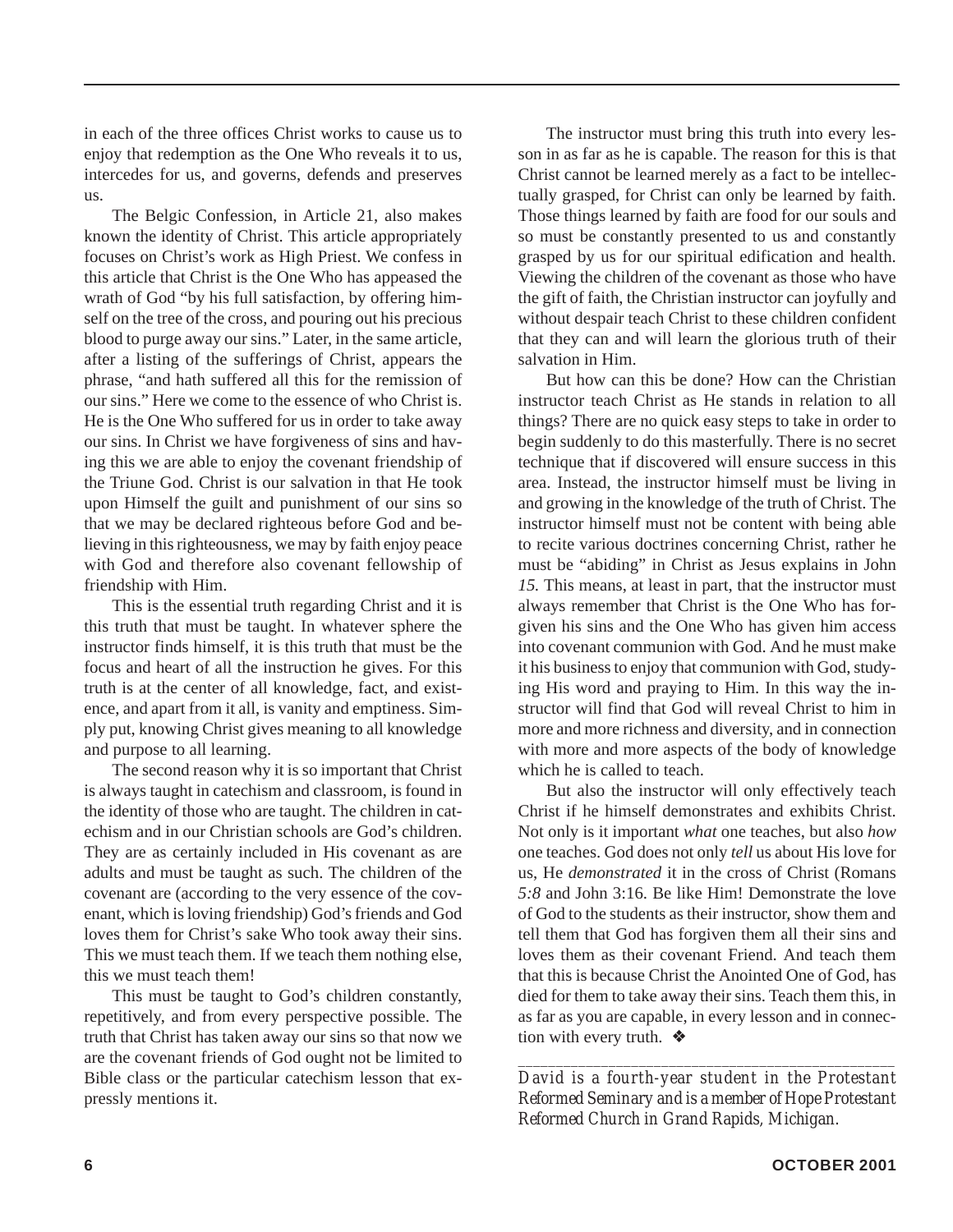### The Fourth Man

A Story from the Time of the Afscheiding

by P. S. Kuiper translated by Rev. Cornelius Hanko

### **Chapter 11 Mud Beggars**

*Four men were returning from Loosdrecht where they had been ordained as elders and deacons in a new congregation in Hilversum. Their names were: Jan Donker. Gijsbert Haan, Gerrit Meijer, and Tijmen Grootveld. In the dark, rainy night, they had hit a stone and broken a wheel on the wagon in which they were riding. The farm where they sought help was owned by Ko Boelhouwer, a troubled man who was not inclined to go along with the Secession of 1834. When Ko heard the dog barking to announce the arrival of visitors, he concluded that the men could only be "flayers;" no one else would be out on such a miserable night. Flayers were wretched men who went about in the dark in search of animals that had died of disease. When such animals were found, they would cut the meat off the bones and sell the meat in local butcher shops. Ko had taken his gun down and was now about to investigate all the racket.*

**Meanwhile the "flayers" wearily plodded**<br>along the muddy farm drive. As they<br>walked, the dog came out of his coop and<br>tugged fiercely on its chain. "Go back in your coop along the muddy farm drive. As they walked, the dog came out of his coop and tugged fiercely on its chain. "Go back in your coop, mutt," scolded Jan Donker, "you'll be getting a wet hide too."

"At least they hear that we are coming," was Gijsbert Haan's comforting remark. At that moment the door opened and a large figure appeared in the doorway, gun in hand.

"That's Ko Boelhouwer," mumbled Jan Donker. "He is not giving us the impression of a hearty welcome."

With a brief sharp word the farmer silenced the madly raging Bas. To his relief, he noticed that the approaching figures had no dog with them. He shouted with a booming voice, "I will not allow scum on my farm! Get out of here as quick as the wind, or I'll send my dog after you!"

"Don't answer," said Gijsbert in a low voice, "Just keep walking toward him."

The farmer became excited when he saw that his warning was ignored. "Don't you have any ears on your head, you dirty thieves?" he thundered.

"You would think he was opposed to Secessionists," joked Jan Donker, undisturbed. His companion merely shook his head. He decided he'd better say something.

"We would like very much to talk to you for a moment, Ko Boelhouwer," he called to the farmer, hoping to quiet him a bit. This, however, had the opposite effect. Ko, not recognizing Haan's voice, was beside himself with rage when he heard the friendly voice of what he thought were "flayers." He raised his gun and shot over the heads of the two men. The bullet landed harmlessly in the top of the haystack. The dog crept yelping into his coop.

"That was no joke," the incorrigible Jan Donker muttered. He shouted loudly, "Since when do you treat the employer of your daughter in such a manner?"

Bewildered, Ko Boelhouwer lowered his gun. "Is that you, Jan Donker?" he stammered. "Come in, man." Jan did not need to have that repeated. Fol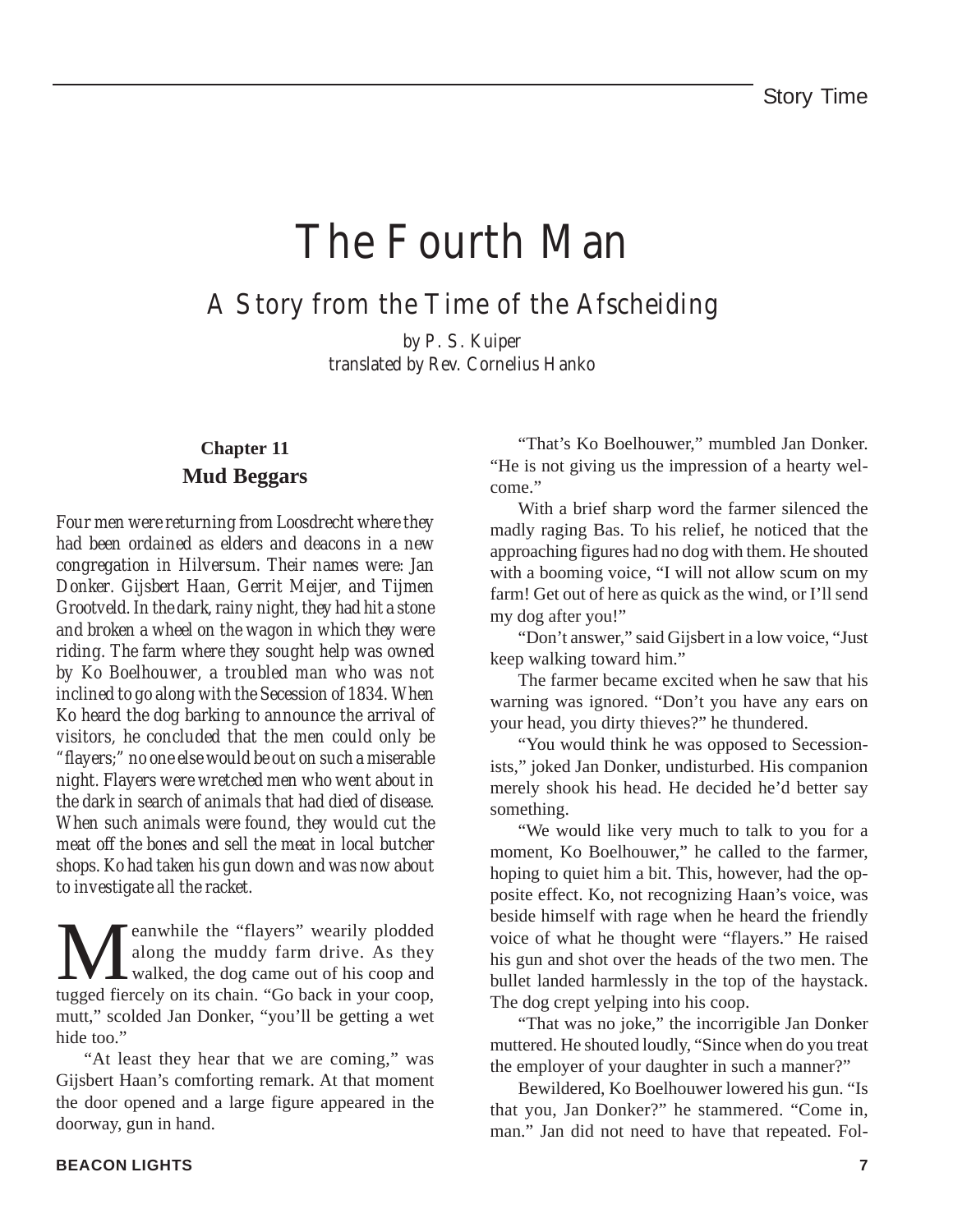lowed by Gijsbert Haan, he waded through the mud to the door.

A few moments later they stood on Ko's yard. Their newly discovered host hastily lit the stall lantern,<sup>1</sup> in the meantime pouring out excuses. The gun was no longer to be seen.

However, when the lantern hesitantly spread its light over the two men, the farmer stood aghast. He now could recognize Gijsbert Haan, who looked like a drowned cat, while Jan Donker appeared to have taken a mud bath. But what mainly impressed him was the fact that these special visitors wore their best clothes, complete with shoes and high hats.

"No wonder that I took you for a bunch of flayers," he finallysaid. "Whatever got into your heads to come out in weather not fit for a dog? Have you maybe been to a funeral?"

Gijsbert Haan looked him straight in the eyes. "No, Boelhouwer, today in Loosdrecht we were ordained into office by Reverend Scholte."

"Oh," came the answer in an almost hostile voice. "I could have known. You are the mud beggars!"

Jan Donker took a step forward. "Thank you very much for this compliment, Ko! At the time of the twelve years when the Reformed folk who were resisting the Arminians and had to leave their congregations where they were being persecuted, they were also given that name. I consider it a privilege to be counted with them."2 Gijsbert Haan took a deep breath. This was Jan Donker at his best.

"Language according to my heart," sounded a voice from out of the shadow. The two Secessionists turned with surprise. For the first time they saw the old man who had been following events from the beginning.3

In the silence that followed the tension could be cut with a knife. Motionless the farmer looked at the men, his eyes seeming to want to penetrate into their very souls. Then he asked in an entirely different tone of voice, "Why did you men really come here?"

Gijsbert Haan told briefly what had happened to the wagon. Without saying a word, Ko Boelhouwer pulled on an old jacket and disappeared with the lantern into the darkness. A little while later he returned, dripping wet. "Grootveld and Meijer<sup>4</sup> agree with me that the wheel can be repaired, but it will take an expert to do it. We must call in a wagonmaker." He took in a quick breath and added, "The wagon can not remain standing there. I suggest that Jan Donker unhitch his horse and put it in the stable. Our Black can be moved over a bit. After that we will together drag the wagon on to the farmyard and take off the broken wheel. Then wagonmaker Roest must be called."

"All well and good, but you certainly do not think that Roest will come out at this hour of the night for this messy job, do you?" Jan Donker asked doubtfully.

"When he hears about your situation he will do it," answered Ko Boelhouwer with certainty, and the old man, his father, added emphatically, "He is favorably inclined toward the Secessionists."

Gijsbert Haan wondered how the old man knew this. He looked to his companion and said in a thankful tone of voice, "Boelhouwer, we agree completely with your plan."

A half hour later the men stood panting and sweating by the house. The wagon stood on the farm. Pleun was in the stable. Jan Donker was about to make another joke about a Secessionist horse in a Reformed stall, but fortunately he restrained himself.

In the meantime grandfather was not just sitting there doing nothing. First he wanted to go with the men outside, but, because of a general protest, he had given that up and had gone into the house. He calmed his daughter-in-law and grandchildren, who had become very nervous by the gunshot, and, on his own, he put on a pot of coffee.

The men, after finishing their job, flatly refused to come into the house. They pointed out that they were wet and muddy. Instead they looked for the dimly lit shed at the entrance of the house. They sat down there and there they were joined by the other members of the Boelhouwer family. There they enjoyed their coffee together. Klaartje stared at her "boss" with big eyes. Maarten enjoyed himself immensely. This was what could be called an adventurous evening!

After the coffee, a "council of war" was held. It was decided that Gerrit Meijer and Tijmen Grootveld, who were a bit less soaked than their fellow travelers, would go to the town. Meijer would stop at the wagonmaker Roest and Grootveld would reassure the wives of Gijsbert Haan and Jan Donker. The others would wait for an hour for the arrival of the wagonmaker. After a hearty farewell to the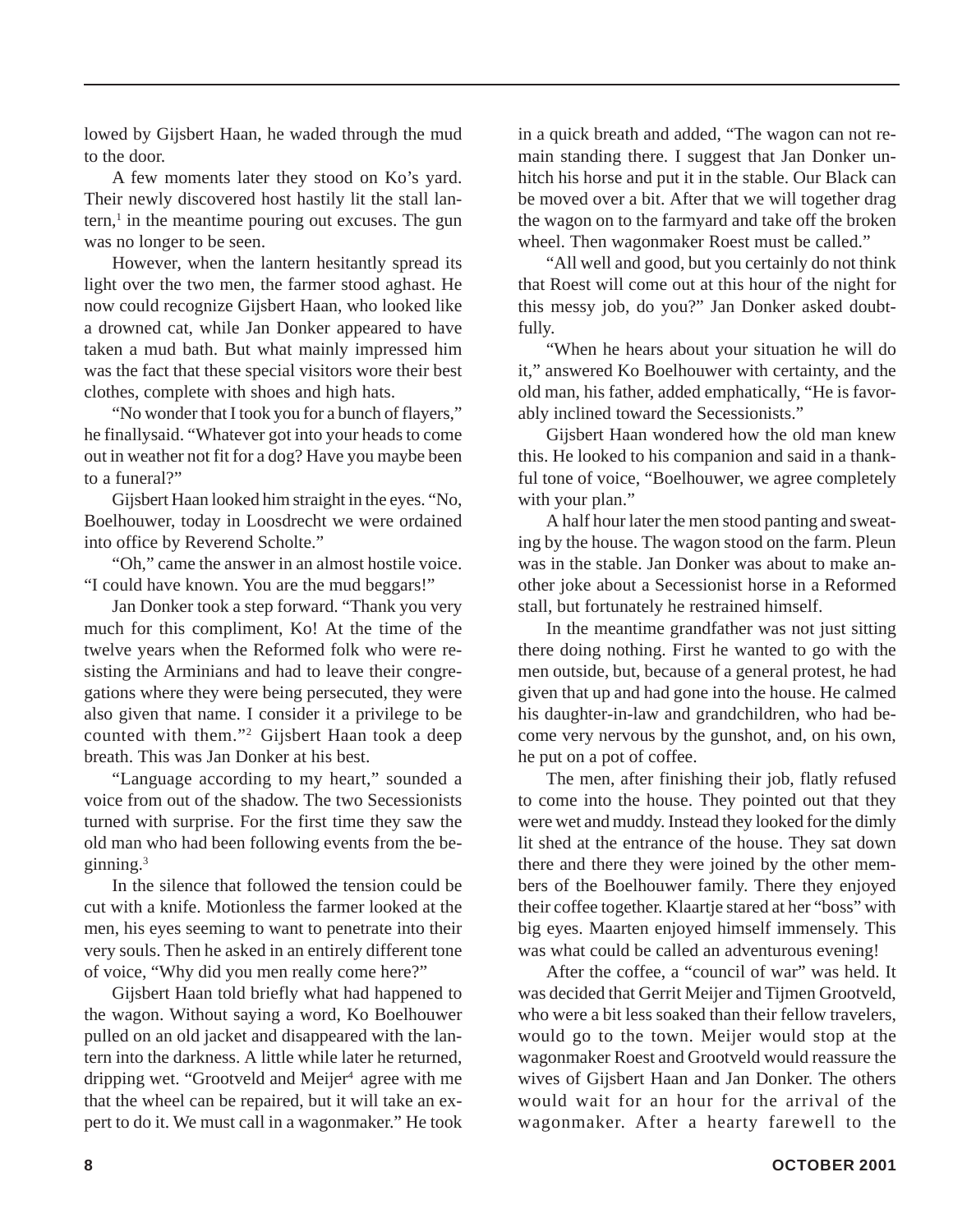Boelhouwer family, Meijer and Grootveld disappeared into the darkness. The lady of the house thereupon strongly urged the other two to put on some dry clothing. They finally agreed. Maarten, who should have been in bed long ago, helped Klaartje to clean up with a suspicious eagerness. Grandfather threw two more blocks of wood into the fire. Just when they were all ready to settle down around the hearth, Bas began to bark again and a moment later Roest and his son Jan came on the farm. They had a satchel of tools with them.

The wagonmaker was a man of few words and began at once to repair the wheel in the light of the stall lantern. His son Jan, more talkative than his father, helped. Maarten knew Jan Roest very well. Jan was now with his father in the business of repairing wagons. With jealous glances he saw how handy the boy was in helping his father.

When the job was finished and Jan Donker asked how much they owed him, Roest smiled mysteriously. "We'll talk about that later. But you'd better remember that one more collision like that and your wheel is done. Good night!" Before they could thank the man and his son, they were already on their way out.

"I predict that he will never again mention those expenses," laughed grandfather, "if I know Roest."

Ko Boelhouwer suddenly looked at his children and sent them to their beds. Klaartje and Maarten realized that it would do no good to sputter against it. They wished everyone a good night and then turned to their beds. Mother soon followed, while the men enjoyed a pipe together. They took their places around the hearth and the host presented the guests with a pipe and tobacco. Soon the men were busily engaged in a discussion of that which occupied their minds, the present condition of the church.

At first the voices were loud, especially those of Ko Boelhouwer and Jan Donker, but gradually that changed. The minutes became quarter hours and the quarter hours became hours. Even the old man seemed to forget all about his need for a night of rest. Only when the first hesitant rays of dawn began to announce the new day did the four men stand up, and then … together they kneeled at their chairs.

Outside the rustling rain sang its song.

❄ ❄ ❄ ❄ ❄

At the large parsonage of Rev. Hellendoorn on s'Gravelands Street,<sup>5</sup> picked up two letters which had come in the mail on the evening following the events just described. The minister opened them before going to bed and read them in the light of a candle, with his sleeping cap already on his head.

The first letter was from Evert Splint from the Langeind. The minister vaguely remembered the family that faithfully attended church every Sunday and of which he had baptized a child on Easter Sunday. Splint requested financial aid for his family. This was a matter for the diaconate. The minister carelessly laid the letter on the pile of mail for the deacons. The need to pay this family a visit on the following day did not even occur to him.

The second letter was much longer. The farmer Ko Boelhouwer from Loodseind explained why his family could no longer remain members of the Netherlands Reformed Church. He informed the minister that they were separating.

With growing disgust Rev. Hellendoorn read the letter and then angrily threw it in a corner of his desk. Another confused mind that read more than it could understand! Those cursed Canons of Dordt were even brought into the struggle. One could really better be without such members!

With this comforting thought the minister poured himself another glass of wine. That drove away the anger and helped the Reverend get a good night's sleep.

\_\_\_\_\_\_\_\_\_\_\_\_\_\_\_

3 We met this old man in chapter 1 at the time Maarten came home for lunch after knocking over the cart of the fish peddlar.

4 The two men who were riding with Donker and Haan, but remained with the wagon and horse.

5 The minister of the local State Church, which had become apostate. ❖

<sup>1</sup> A stall lantern usually hung on a hook in the shed through which one passed into the house. It was used to give light to the farmers on their way to the barn and in the barn.

<sup>2</sup> While the Arminians, prior to the Synod of Dordt, were gaining increasing influence in the Netherlands, the government was supporting them. Because the church was a state church, the church could not deal with the Arminian problem without government approval. This approval, the government refused to give. Those who were faithful to the Reformed faith and who resisted the Arminian heresy, were harassed and, in many instances, driven out of their congregations. They often met separately in worship services.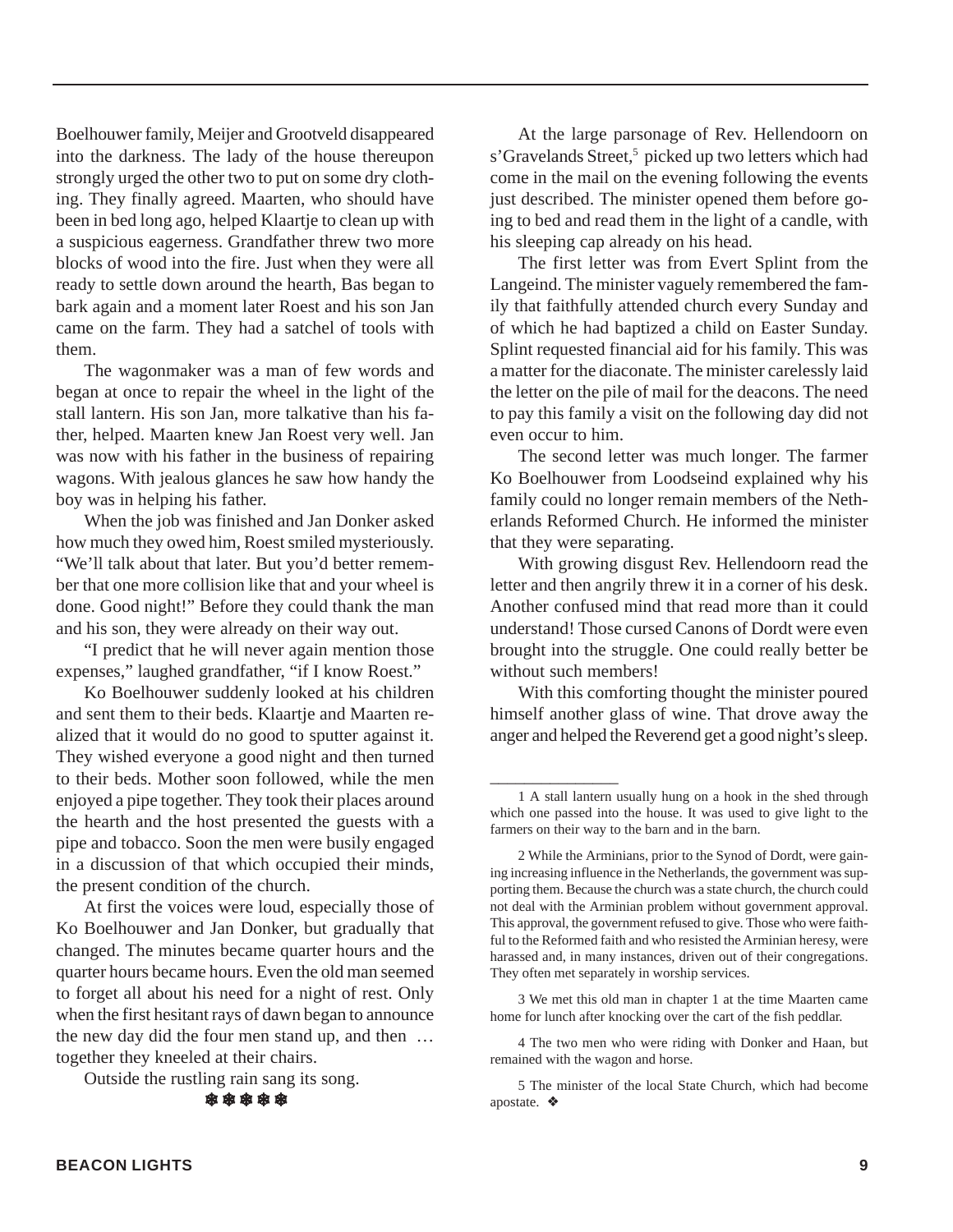## A Look at Your Brain Through the Spectacles of Scripture

by John Huizenga

From the time the first few cells of your brain began to develop within the womb, your brain has been absorbing information. Having grown older, your brain has become an intricate three dimensional network of interconnected nerve cells woven together far more densely than the best computer chips made today. Nerves pour information into your brain about the health and safety of every cell and system within the body. Pressure sensitive nerves within your skin send messages to your brain about your physical contact with the world around you. Olfactory nerves within your nose send messages about the presence of certain molecules floating about in the air. The optic nerve in your eye sends messages about the patterns of light reflecting off the things around you. Nerves in your ear send messages about vibrations of the air around you. God has designed your brain to receive this information, store it, use it, and develop your understanding of world around you.

Then brain the uses the information it receives to control every function of the body. The brain sends signals that control all of our movements as we walk and jump. It even regulates the temperature of our body, hunger, thirst, sleep, the concentration of the various hormones, and a host of other things necessary to keep our bodies healthy and correctly orientated in this world. The brain is also responsible for our emotions, perception of the world, and feelings. Any sort of problem with this incredibly complex and important organ often has a profound effect on our ability to live. Slight chemical imbalances can result in depression and a physical injury to the brain can leave the entire body paralyzed.

The brain is a hot topic in science these days. In fact, Congress, on January 1, 1990, designated the past decade as "The Decade of the Brain." Technologies such as the PETT scan and SPECT images allow neurobiologists and doctors to see what parts of the brain are actively receiving and interpreting the signals it receives. Intensive research and profound questions have led scientists to study the relationship between the brain and imaginations, our sense of self, our consciousness, personal identity, and yes, even religion. In recent years, more and more scientists are taking up something they call "neurotheology." Are we ready to defend our faith when science comes to "prove" that our mind and soul and covenant friendship with God is merely caused by physical processes of the brain? What do we say to the evolutionist who says that our brains evolved some spiritual circuitry in order to help us cope with our fears and advanced development? Are we facing another attack upon our faith comparable to the attack made by Darwin when he tried to give a scientific explanation for the biological diversity found on the earth?

The May 7, 2001 issue of *Newsweek* magazine had for it's cover story an article entitled "God and the Brain, How We're Wired for Spirituality." The basic idea of the article can be summed up in this quote from the article: "today's studies try to identify the brain circuits that surge with activity when we think we have encountered the divine, and when we feel transported by intense prayer, an uplifting ritual or sacred music. Although the field is brand new and the answers only tentative, one thing is clear. Spiritual experiences are so consistent across cultures, across time and across faiths, says Wulff, that it 'suggest[s] a common core that is likely a reflection of structures and processes in the human brain.'" Scientists used their equipment to look at the brain of a nun while deep in meditation during her most intensely religious moments. They did the same thing to meditating Tibetan Buddhists and others who use meditation to enter into a trance-like state. They found that when the region of the brain that distinguishes the self from the rest of the world is disrupted by intense prayer,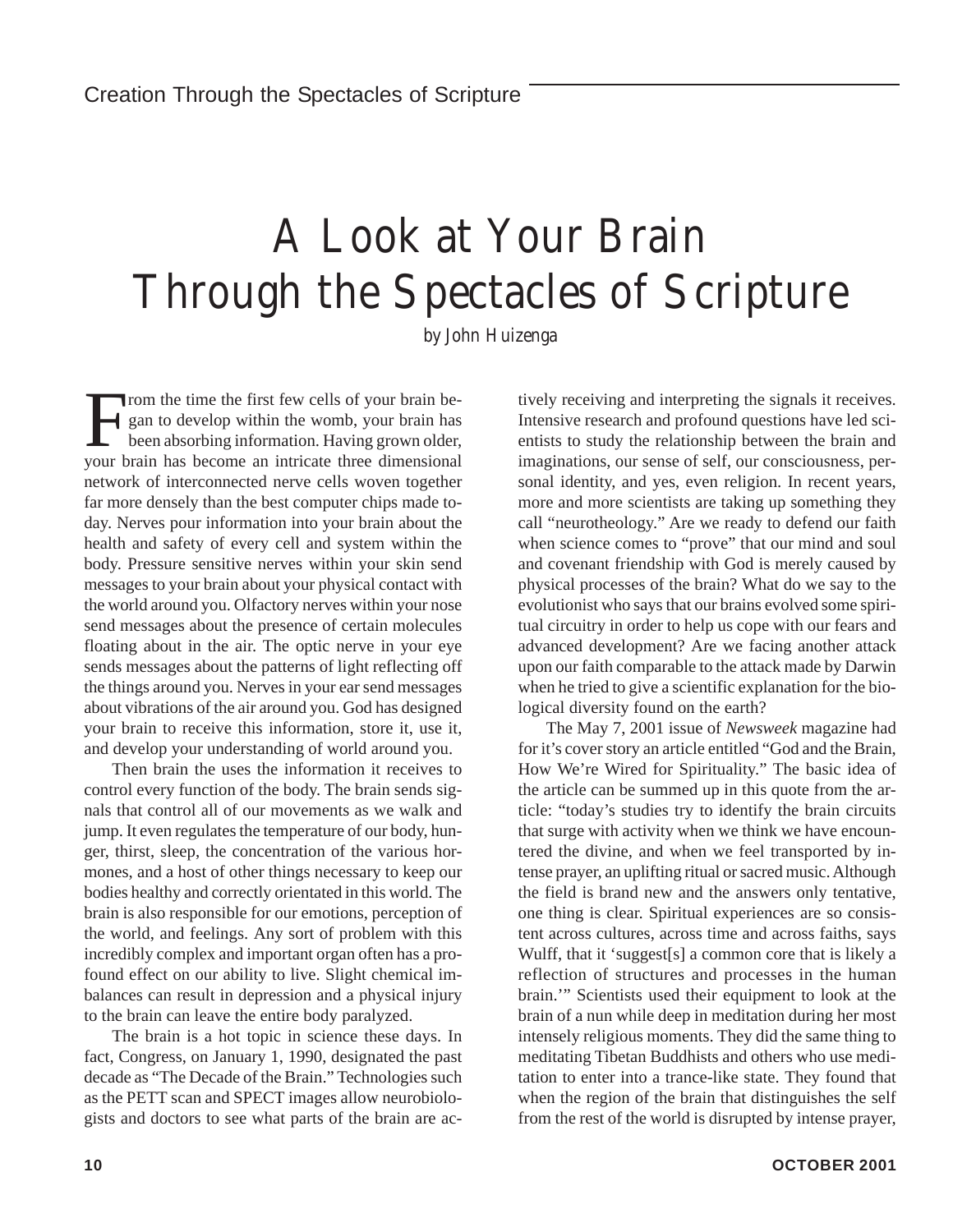ritual, drumming, music, dancing, etc, your sense self becomes blurred and you experience transcendence and what some want to call an encounter with the divine. In conclusion, the scientists say our brains are wired for spiritual experiences and our mystical union with God can be manipulated and controlled with drugs or other biological manipulation.

When we look at the brain through the spectacles of Scripture, we see first of all that man was created "in the image of God." Genesis 1:26-27 It is quite obvious, then, that God created man in such a way that he is "wired for spirituality" as the scientists say. But "wiring" or physical, psychological, and spiritual makeup is not in itself the image of God. It is clear from passages like Colossians 3:10 and Ephessians 4:24 that the image of God is the knowledge we have, and the righteousness and holiness that we receive in Christ. In these passages we read, "And have put on the new man, which is renewed in knowledge after the image of him that created him" and "that ye put on the new man, which after God is created in righteousness and true holiness." That we are created "in the image of God," means that we are created in such a way that we are able to have the knowledge of God, righteousness, and holiness within us. We are image bearers like a cup is a water bearer. Man has the ability to enter into a covenant relationship with God who is spiritual and infinitely greater than man.

God, then, in His word reveals that our relationship with God has much to do with the brain and the knowledge that it contains. We read further of this knowledge in Ephessians 4:17-27. We read in verse 18 that the alienation from God that unbelievers have is due to "having the understanding darkened," and "the ignorance that is in them, because of the blindness of their heart." In contrast, the believer has "learned Christ," by hearing Him and being taught by Him. This knowledge does not come only through our physical senses of reading and hearing because it must also be accompanied by the work of the Holy Spirit before it is believed (1 Cor. 12:8). Even so, this knowledge we have is severely limited by sin. We read in I Corinthians 13:12 "For now we see through a glass, darkly; but then face to face: now I know in part; but then shall I know even as also I am known."

True knowledge, righteousness, and holiness is at the heart of all true covenant fellowship with God. Without it there can be no fellowship with God. When this knowledge, righteousness, and holiness is missing, as it is in man by nature after the fall, then man bears the image of Satan and enters into fellowship with this

wicked spiritual being. The "neurotheologians" may have been able to make their computer screens light up with signs that the brain comes into contact with spiritual reality, but a right knowledge of the God revealed in Scripture is the only indication of fellowship with the living God.

The neurotheologians say nothing about doctrine, but have much to say about mystical experiences and feelings. The Bible also records such experiences in particular men as another way in which God reveals himself to man. To be certain, the way of dreams and visions is a very dramatic way for God to reveal himself, but this is not the usual way. It seems dramatic to us because it is not the ordinary way. In reality, God's revelation through the preaching of the word is just as dramatic. Our brains are such that we are capable of entering into communion with God directly with visions and dreams. For whatever reason, God has chosen to reveal himself to sinful man in the way of His Word. God is able to save his people and enter into covenant fellowship with them in the way of true knowledge, and on that basis alone, may also be pleased at times to enter into communion with is his people in the way of dreams and visions.

We find much interest today in mystical out-of-thebody experiences. People take drugs to have such experiences and religions that claim such experiences are quite popular. The scientific research seems to indicate that such experiences can be explained by having all the normal inputs of information to the brain through hearing, seeing, etc. blocked or distorted leaving one with an open mind. Some look at these experiences as a way to have a direct connection to the mind of God. Is this something that the believer should strive for? Is this a legitimate shortcut around years of study and listening to sermons. Should we practice intense meditation in order to bring on the mystical experience described by certain nuns and such? If this was the way in which God wanted to reveal himself, then there would be no need of the Bible. But God makes it clear that the word alone contained in the Bible is the only way of salvation. When people try to open this mystical door of the brain for their own satisfaction through wild drumming and dancing, ritual, drugs, and anything else that blocks out all other sensory input to the brain, they will only let in a host of demons. If you are going to meditate, don't try to push all thoughts from your brain to let whatever spiritual being rush in; rather, meditate upon God's word and fill your brain with true knowledge. This is the way in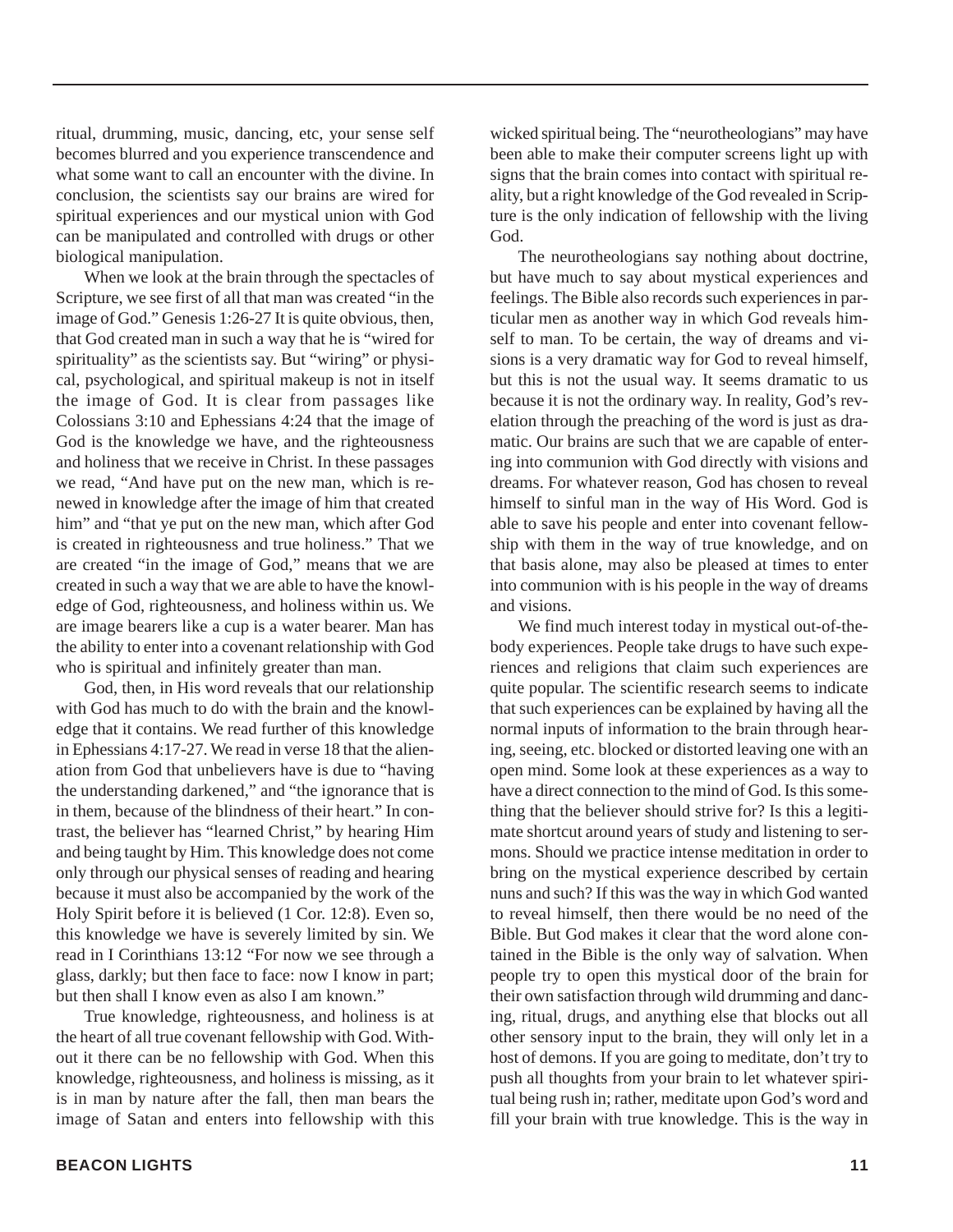which the mysterious work of the Holy Spirit yields the fruit of communion with God.

God has placed us in this world and has given us five senses to live in it. As we, as believers, go about bearing the image of God, we are called to use our senses to grow in our knowledge of God. Sure, this sinful world can be a distraction from our walk with God, but we employ our own sinful ideas when we think we can attain communion with God only by blocking out everything around us. We are, after all, the body of Christ. We

are not individuals in communion with God. As the body, we must be in constant fellowship with one another. The love we show to the fellow believer is love for God. Let us be busy learning with our brains, and doing good works with our hands within the body of Christ rather than pursuing some elusive mystical experience of our own imaginations.❖

*John is a member of Randolph Protestant Reformed Church in Randolph, Wisconsin and is Editor of* Beacon Lights.

*\_\_\_\_\_\_\_\_\_\_\_\_\_\_\_\_\_\_\_\_\_\_\_\_\_\_\_\_\_\_\_\_\_\_\_\_\_\_\_\_\_\_\_\_\_\_\_\_\_\_*

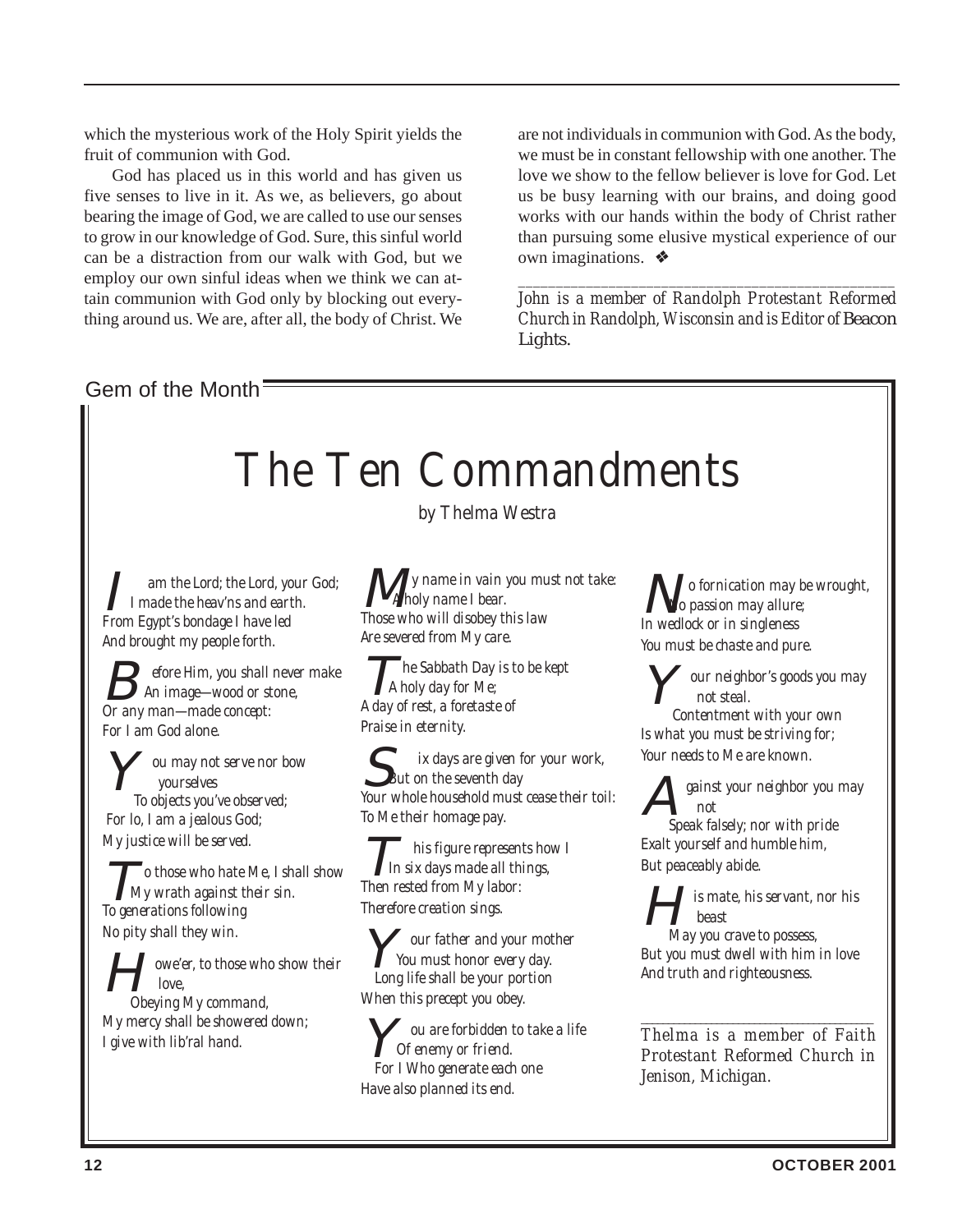# Watching Daily At My Gates

by Skip Hunter

#### October 1 Read Genesis 41:25-36

In a study of history one idea must stand out. That is that the sovereign God is in control of all things. This we see in this passage. We read in verse 25, "*God* hath showed Pharaoh what he is about to do." Twice more in these eleven verses we find similar words. Verse 32 ends with the words "God will shortly bring it to pass." Do we live our lives knowing that it is God who ordains and directs all of history? Do we believe that God is sovereign over all things even the events which happen to us? God had also given to Joseph the solution of what was to follow. This was not to elevate Joseph in Pharaoh's eyes. The purpose was the preservation of His church and the birth of the Savior. The purpose of all of history is that Christ would be born and will come again. Let us be aware of that fact and live our lives in accordance with that fact. Sing Psalter 267.

#### October 2 Read Genesis 41:37-45

We see the difference between Joseph and Pharaoh most vividly in this section. While Joseph gave all of the glory to God, Pharaoh, after making the decision to place Joseph in authority, boldly states, "I am Pharaoh and without thee shall no man lift up his hand or foot in all the land of Egypt." Here is the difference that regeneration makes. Without the power of God's grace, natural man will give to himself all the glory. If even the best of the elect's works are filthy rags, what about those who are devoid of grace? God is preparing Pharaoh and Egypt in their generations for a mighty fall. He does this because Egypt is a picture of Satan and his kingdom. Pharaoh and Satan worked to bring Joseph down. This we see in verse 45. But we know that God by his preserving grace kept Joseph from falling. Let us pray for that grace and seek to glorify God only in all that we do. Sing Psalter 224.

#### October 3 Read Genesis 41:46-52

Yesterday we alluded to the fact that Satan was working against Joseph in the wife that he married. It is hard to understand this marriage. Did his wife become a believer? We do not know. But we see that Joseph remains strong in the Lord as we see in the naming of his children. His forgetting was not the turning of his back upon his father's house and the covenant, but rather he put behind him the evil done to him by his brothers. He has not forgotten it totally as we shall see in a latter passage. As Joseph carried out his work with all the pomp and circumstance that went with it, he did not forget his God. Young people, what might success do to you? Older people, what has success done to you? Have you forgotten God? Have you forgotten His commandments and made your honor the goal? If you have, repent and humble

yourself before the mighty God. If you do not, He will bring your sin to your remembrance. All of us must remember who we are and who God is. Sing Psalter 188.

October 4 Read Genesis 41:53-57

During those seven years of plenty most of Egypt probably had begun to forget the second half of Pharaoh's dream. They allowed Joseph to take their crop, but it did not matter; they had plenty. You can imagine that even Pharaoh was beginning to doubt Joseph's revelation of his dream. But then the eighth year came. It was not a time that was a little dry. It was a severe drought. The Nile river did not provide for them the sustenance that it normally did. Pharaoh was shaken and he told the people to go see Joseph. Once again we must see that this is all part of God's wonderful plan of salvation. The famine was not just in Egypt, it spread over the earth. That famine would reach Canaan and touch Joseph's family. Scripture would be fulfilled. God's prophecy to Abraham would come true. God would call His son out of Egypt. Sing Psalter 181.

#### October 5 Read Genesis 42:1-8

Young people, do your consciences bother you at times? Is there some sin that you have committed for which you have not sought forgiveness from God or your neighbor? That was the condition of Joseph's brothers. After selling Joseph into slavery and deceiving their father they had tried to live as if they had never done the awful deeds. But now as the famine affected them and their families and as the news came that in Egypt there was bread, their old sin troubled them. They could not do the sensible thing. Their father had to force them to go buy food for their children. Unconfessed sins will bother us to the grave. We must seek forgiveness from God and from the neighbor we have wronged. People of God of all ages, make this your desire. In doing so you will walk a blessed life of fellowship with God and the neighbor. Sing Psalter 83:1-3.

#### October 6 Read Genesis 42:9-20

Here, I believe, we have a child of God using what God had given to him in order to take advantage of his neighbor. In this case it was his brothers! Yes, God used these means to bring repentance to Joseph's brothers. Yes, God used these means to bring Israel to Egypt and eventually to bring them out with great substance. But yet Joseph did not "let brotherly love continue." His actions caused his father great pain. Let us make use of the position God give to us to glorify him and Him alone. As we enter God's presence tomorrow, let us vow to worship Him and glorify Him every day of our life and not just on Sunday. Sing Psalter 369.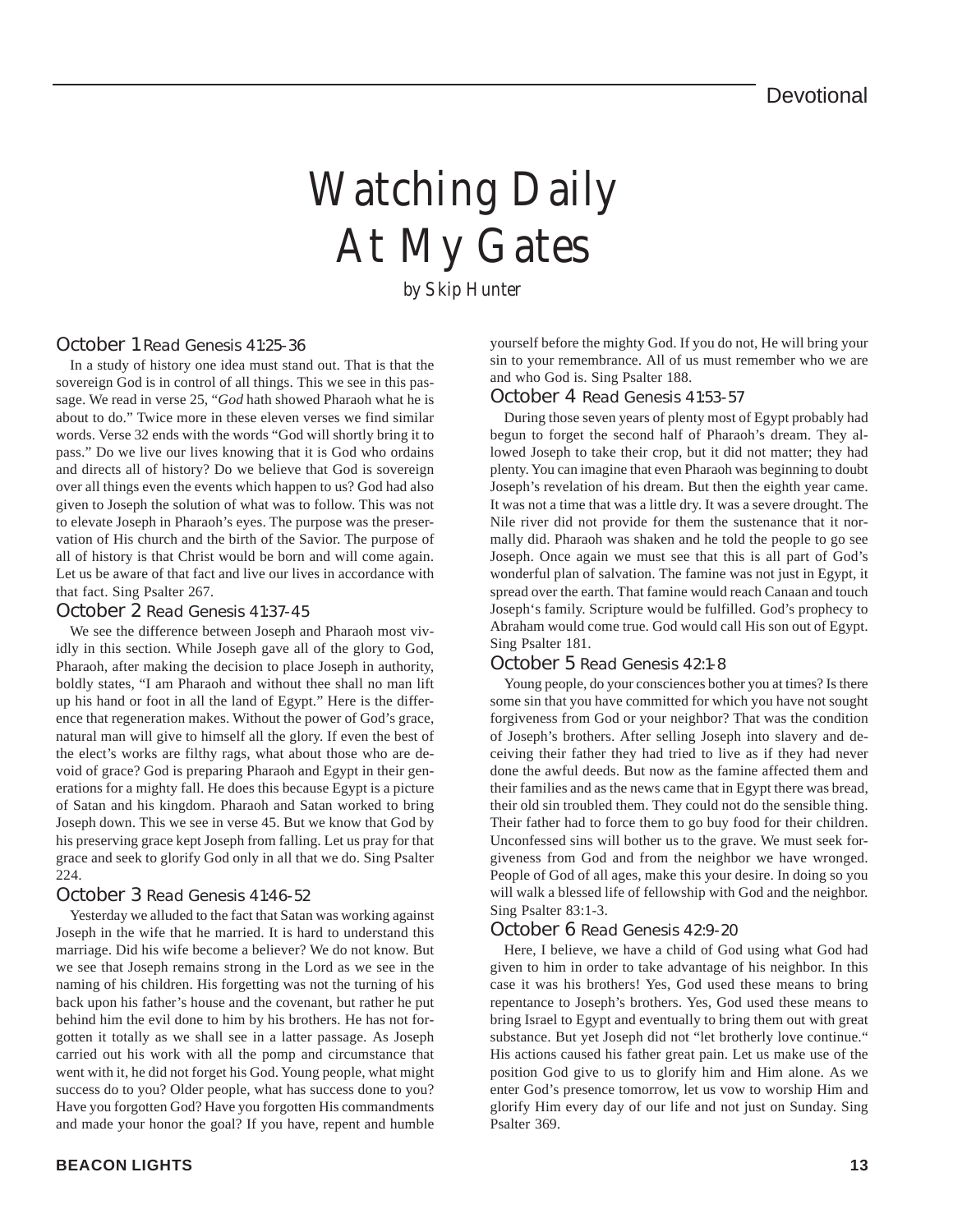#### October 7 Read Genesis 42:21-28

As we saw yesterday God was using these circumstances to bring repentance to the fathers of His church. The brothers understood God and His ways. Even though they had been guilty of heinous sins, they knew what was right in His eyes. So as one of them exclaimed, "What is this that God hath done unto us?" they were beginning to be convicted of past sins. As we listen to the Word today, let us pray that God convict us from past sins so that we may put them out of our lives. It is only by His grace that we can find forgiveness in Him. Let us approach that throne of grace often. We must know that God does not forget His people. He will not leave them in sin, but He may chastise them sorely to deliver them from that sin. Let us pray that He does not need to do that to us. Let us daily seek forgiveness and repentance from our sins. We know that through Christ this can and will be done. Sing Psalter 140.

#### October 8 Read Genesis 42:29-38

In these verses we seem to get the feeling that Jacob knew of his sons' deceit. Notice that he says in verse 36, "Me have ye bereaved of my children." Also in verse 38, "If mischief befall him by the way in the which ye go." Jacob knew of his past sins. He knew too that the Lord would chastise those whom He loved. But his faith was weak as he blurts out, "all these things are against me." The Old Testament saints, like us, must live by faith. Sometimes that faith is weak. We need to see that all things are not against us, but that all things "work together for good to them that love God." This history can become very confusing. It may be hard to figure out what is proper behavior and what is not. But let us trace the path of salvation in this history and see that what Jacob and his sons received in a figure, we have in reality. Salvation is of God; let us thank Him for it. Sing Psalter 100.

#### October 9 Read Genesis 43:1-14

Jacob's faith is again shown to be weak. When faced with his lying sons, he cannot stand up against them. When faced with starvation, he forgets the God of Bethel. After being convinced by Judah to let Benjamin go with them, he makes a sad statement, "If I be bereaved of my children, I am bereaved." He has forgotten the covenant promises which had comforted him in the past. His name may have been Israel—Prince of God, but at times he was weak struggling Jacob. People of God, how strong is your faith? Do you daily lay hold upon God's promises? Do you "work out your salvation with fear and trembling," or do you try to gain salvation by your works? We must daily cast our burdens upon Jehovah God, resting in the assurance of the covenant which He established in Abraham and fulfilled in Christ. Sing Psalter 84. October 10 Read Genesis 43:15-25

God through Joseph was leading Jacob's other sons to repentance. Just think of their bewilderment when they were commanded to go to the ruler's house. Think of their surprise when the servant stated that God had given them treasure. Think of the wonder as the servant provided for them as if they were foreign dignitaries come to beg from Egypt. And then what did they think when they found out about the state dinner that they were to attend that noon. Their minds must have been churning. Is this not God's way with us? Does He not let our mind work on circumstances as He leads us to repentance? Let us pray for forgiveness

from all sin. Let us make that part of our daily prayers. Let us never forget to pray, "And forgive us our sins." Sing Psalter 362. October 11 Read Genesis 43:26-34

From the time that Joseph's brothers had left him until he had returned, Joseph thought of his father. This is evident from his conversation with them. He then is moved to tears when he sees his full brother Benjamin. Many thoughts are going through his mind. But he was not done testing his brothers yet. First of all, he is careful not to upset the Egyptians by eating at the same table as his brothers. Secondly, he has his steward set them in birth order. Finally he favors Benjamin with much more than his brothers. Even though Joseph has gone through great pains to eventually reveal himself to his brothers, God was using this for His purpose. That purpose was salvation for His people. What man may think to be a good story is actually the unfolding of God's plan for His church. Let us be careful as we read the Bible and see the message that God means to tell us. Sing Psalter 324.

#### October 12 Read Genesis 44:1-13

God's testing of the brothers through Joseph continues. We may not like Joseph's ways, and I think we must examine them critically, but we must see that it is God's hand. God uses many means to try our faith. The dross must be burned from us so that we appear pure and holy in heaven. Let us not be weary of His testing, people of God. Let us see that His ways are good. Also we must not look at the brothers as pawns in God's hands. They were responsible for their sins even as we are responsible for our sins. This way of God would lead to their confession of sin now and also after Jacob dies. Let us confess our sins daily before the most holy God. Sing Psalter 64.

#### October 13 Read Genesis 44:14-23

Judah takes the lead that he would have in the nation of Israel. He confesses before God and Joseph that they had sinned even before they knew that the ruler was Joseph. Judah tells the whole story now because he sees that only the truth will do. What about us people of God? Do we speak the truth? Do we confess our sins with the truth? This only what is acceptable before God. The lie may keep us out of trouble for a time, but we know that our sins will find us out eventually. Young people and children, do not lie to those in authority over you. Do no use the lie to protect yourselves. Speak the truth and receive a blessing from God. Sing Psalter 80:1,2,5,11, 12.

#### October 14 Read Genesis 44:24-34

Judah continues his confession in this section. He knows what he has done. But yet he leaves one part out. He is not confessing what he has done to Joseph,only what sorrow he has caused to his father. His request to remain in Egypt is admirable, but it is not enough. He and we must confess all of our sins. His request is nothing but the works righteousness that we love. We would also wish to find another way to salvation than the blood of Christ. We would like to have a part for which we can claim honor. This cannot be, people of God. Salvation requires confession of all our sins and trust in the one sacrifice of Christ. There is nothing that we can do for our salvation. This we must believe and this must be the guiding principle in our lives. Sing Psalter 363. October 15 Read Genesis 45:1-15

Finally Joseph could hold his emotion no longer. He burst out in tears and revealed himself to his brothers. Joseph has changed.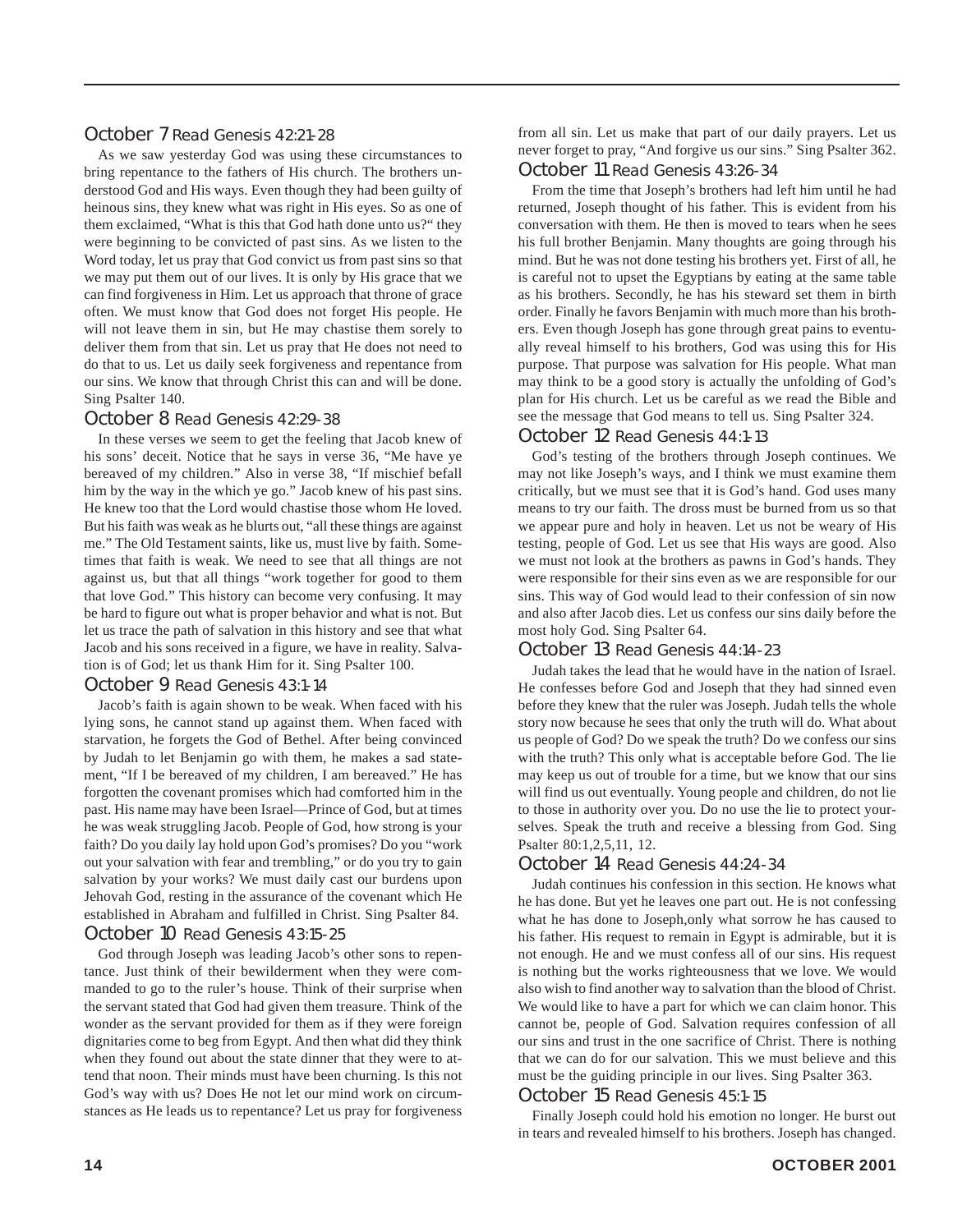He realized that it was in God's providence that he had been sent to Egypt. He realized that his being in Egypt brought life to his beloved Father. He knew that this was God's way for him. What about us, people of God, do we accept the way that we are led? Do we confess that it was God who brought us on our particular way? Reread this passage and see Joseph's confession of faith. Then let us examine our lives and see if we, too, can confess that God led us on a certain path. Sing Psalter 287.

#### October 16 Read Genesis 45:16-28

There are two thoughts presented in this section. First of all, we see the truth that the chaff serves the wheat. It was not of grace that Pharaoh makes his offer to Joseph. It was of God's mercy on His people. This does not give to us the right to cultivate the world's favor. That would be the worse thing we could do. But we must see that God will use the wicked world for His and our good. Secondly, we see Jacob's faith being renewed. That faith which was so strong at Bethel and Peniel had faltered over the past years. But Jacob again saw God's goodness, and he confesses that it was enough. God's goodness was better than all the riches of this earth. Let us see this and let us seek the goodness of God. Sing Psalter 81.

#### October 17 Read Genesis 46:1-15

Once again God appears to Jacob. Once again a theophany occurs for the comforting of the people of God. Jacob undoubtedly was worried about leaving the promised land and going to Egypt. God comes to him and tells him that He will be with him even in this wicked land. There was also prophecy involved. When God said that Jacob would return, Jacob must have known that he would not be coming back alive. But he knew that God would not let his bones lie in wicked Egypt's soil. This promise is for us as well. When we die, our bones will only stay in the grave until Christ's return. Then we will go to the promised land and be united with all the saints that have gone before us. Let us hold to this promise as we walk through this vale of tears. Sing Psalter 33.

#### October 18 Read Genesis 46:16-28

The last verses of yesterday's reading and the verses of today's are not a tiresome list of names. They are the evidence of the covenant promise which God established in Abraham and has carried out in Jacob. As aged Jacob led his family, he could not help but see that God had blessed him. We, too, must see this. The line of generations did not end in Egypt. Out of that small number came the Christ. Later it was ordained that the gospel would be taken to the line of Japheth. What a blessed promise that is for us! God's covenant is established in the lines of continued generations. Think of that with each baptism that you witness. Think of that with each covenant seed which is born. Think of that when you thank our heavenly Father for His covenant promises. Sing Psalter 243:1, 2, 5, 15.

#### October 19 Read Genesis 46:29-34

While Joseph was waiting for his father and brothers to join him he had been thinking. His thoughts were not about how they could gain power and influence in Egypt. No, his thoughts were how they could remain separate from Egypt. In other words he was thinking about how he and his family could walk the line of the antithesis in this wicked place. This was what concerned him. He must have seen other peoples swallowed up in Egypt, and he

#### October 20 Read Genesis 47:1-10

There are two words in these verses to which I wish to call your attention. They are the words sojourn and pilgrimage. Can you find them? To sojourn means to stay for a time. It means that you are temporarily staying in a place. Pilgrimage has much of the same idea. You are a pilgrim if you are seeking something that is not found in the place where you are now abiding. In Jacob's beautiful confession of faith before Pharaoh, he states that he is a pilgrim in this world. People of God, are you pilgrims? Is your life but a sojourn on this earth? Many of the things that we do indicate otherwise. We must confess and live as if this world is not our home, but that we are seeking our eternal, permanent home in heaven. Only in this way will we please God and find true blessing. Sing Psalter 323.

#### October 21 Read Genesis 47:11-17

If there was any doubt in Pharaoh's mind about the veracity of Joseph's explanations of his dreams, they were quickly being dispelled. The famine was not a one month phenomenon. It did not last one year; it lasted the full seven. Pharaoh and his people watched Egypt wither up and dry out. This is the punishment for being far from God. This world is our Egypt. It too will be destroyed by the withering fire of God's wrath. That should not fill us with dread; it should fill us with hope—hope in the eternal promises of God. God did not leave Jacob and his family to perish; He provided for them. God will provide for us when we face antichrist in the last days. Of that there is no doubt. Sing Psalter 206.

#### October 22 Read Genesis 47:18-26

The famine continued. The people's money, herds, and lands were all used to pay for food. Pharaoh became very rich. Through Joseph's planning their lives were saved. But we see that Pharaoh still had power in Egypt. In Egypt he was worshiped as a god, and he had many things made which portrayed this. But Pharaoh was not the gracious God who cares for his people. Solomon in Proverbs states, "that the tender mercies of the wicked are cruel." What a comfort it is for us that our God is compassionate. There are no strings attached to His deliverance. Let us seek the mercies of Jehovah which are new every morning. Sing Psalter 187.

#### October 23 Read Genesis 47:27-31

God cared for his people well while they sojourned in Egypt. Jacob's family was blessed with earthly possessions. But Jacob did not forget God during those seventeen years he lived in Goshen. As he felt his strength failing, he calls Joseph to his side. Jacob wanted to make sure that his bones did not stay in Egypt. We might wonder what difference did it make since God could take those bones to the new earth from Egypt as well as from Canaan. But Jacob knew the promises of God. He knew that typically he needed to be buried in Canaan. He was so convinced of this that he made Joseph sware that his body would not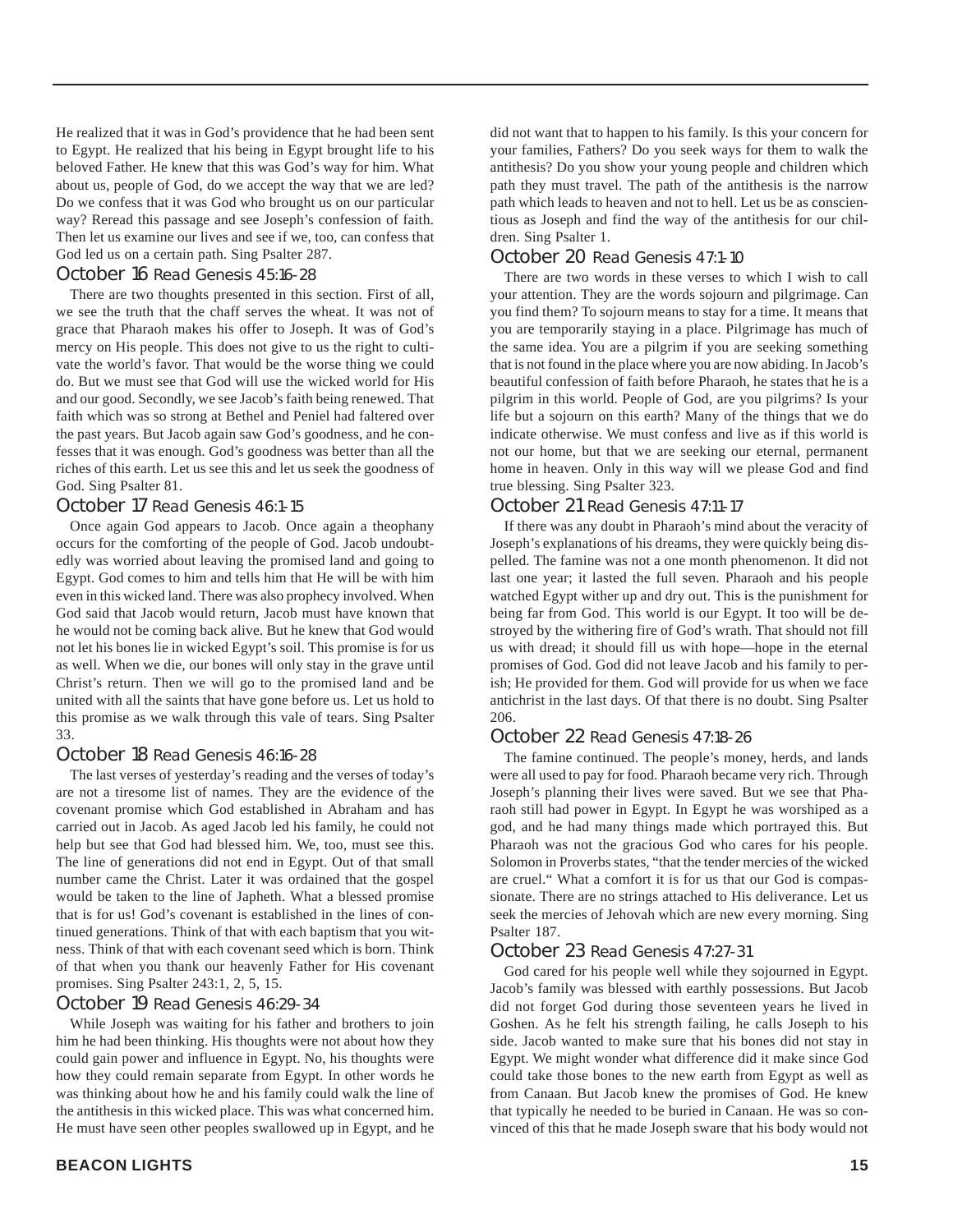stay in Egypt. Are we that concerned about our final resting place, people of God? I don't mean the cemetery; I mean heaven. Are you preparing to live in heaven? Sing Psalter 28.

#### October 24 Read Genesis 48:1-7

One of the themes of the book of Genesis is that of the covenant. Once again we see that in these verses. Notice in verse 4 the restatement of the covenant promise. Jacob passes the double portion of the covenant blessing on to Joseph through his sons Manasseh and Ephraim. This was not normal. Normally that blessing would be Reuben's, but as Jacob explains in chapter 49, Reuben had forfeited that blessing. Fathers, what is your last will and testament for your children? Is it the blessings of your earthly existence, or is it the better things found in the heavenly promises? Children, after which of these do you seek? Let us seek the covenant of God where we can find blessings which will last into eternity. Sing Psalter 278.

#### October 25 Read Genesis 48:8-14

Once again we see that the ways of God are not as the ways of man. It would have been natural for Jacob to have given to Manasseh the more honorable blessing since he was the first born. This was not God's intention even as it was not his intention to bless Esau who was older than Jacob. We do not know for sure why Jacob broke with tradition, but we know he had a purpose since we are told that he guided his hands "wittingly." Let us learn that God's was are not the ways of man. It is God's way we must follow in our lives and not follow man's earthly ways. Let us pray daily for the grace to seek the blessed way of Jehovah. Sing Psalter 231.

#### October 26 Read Genesis 48:15-22

As Jacob blesses Joseph's sons, Joseph's mind is not on the beautiful words found in verses fifteen and sixteen. Joseph's eyes and mind are on Jacob's crossed hands. When he protests, Jacob tells him that this is the way that it should be. Notice Jacob's words. He states that it was God who had fed him throughout his life. It was God who cared for him at Bethel and during his stay at Laban's. It was God who sustained him in his return to Canaan and in Egypt. This he can confidently confess by faith. This is what he wants his son and grandsons to hear. He tells Joseph that God would not leave him in Egypt. He did not know that it would not be Joseph or even Manasseh and Ephraim who would get to leave Egypt. But it would be his seed who would take up their lives in the promised land. Let us look with the same eyes of faith to the Giver of every good gift and upon Him who will take us to the heavenly Canaan. Sing Psalter 289:1-5.

#### October 27 Read Genesis 49:1-7

Before he dies, Jacob gives to each of his son a blessing and also a summary of their lives. This would make and interesting study for us some time, but for now we will content ourselves with a brief look at Jacob's words. In the words to his oldest sons, he pronounces them as being unfit to receive the birthright blessings. Children, what pronouncement do your earthly fathers make about you? Are you unfit for their earthly blessings? If you are, than you are probably walking in ways that make you unfit for the blessing from your heavenly Father. Stop and examine your lives and see if you are fit for the important blessings of God. Sing Psalter 111.

#### October 28 Read Genesis 49:8-13

In the blessing to Judah we find one of the well-known prophecies of Christ. I am sure that Jacob did not understand the importance and impact of what he was saying, but it is truly blessed to us. Judah received the portion of the birthright in which he would rule the nation of Israel first through David, and then through his sons, and finally through Christ. There are five pictures of his rulership to be found in these verses. Can you find them? We see that in Judah we are blessed as well as we look to Shiloh to give us rest and peace in a kingdom not on this earth but in heaven. Let us seek diligently that kingdom which has "foundations whose builder and maker is God." Sing Psalter  $198.1 - 5$ 

#### October 29 Read Genesis 49:14-21

It is verse 18 which I wish to meditate on today. Jacob had many sons. As he saw his sons grow up, he found in their folly that they did not provide for him salvation. Salvation was something that he had to wait for. Now in his early life he was not good at waiting. It took banishment from home and then many trials to teach him patience. This is a characteristic for which we must long. We need the patience to wait upon our salvation which is wrought for us through the blood of Christ. We need to have the patience to see how that is worked out in our lives and in our families. When young people walk in sin, we must trust in God to bring them upon the right path. This patience is hard to have, but we must see that it only comes through prayer, from Christ. Let us make that our daily prayer. Sing Psalter 96.

#### October 30 Read Genesis 49:22-28

As we have said before, Joseph received part of the birthright blessing. His two sons were counted as part of the tribes of Israel. We see Jacob reminding Joseph that his strength was not in his own power but in the power of God who is the strength of His people. Remember these words were spoken before all of the brothers. Jacob reminds them of their treachery. He knew either by their confession or by his own instincts. He knew their sins. But he also stops to caution Joseph to not be proud as Joseph had been after his dreams. These are good words for all of God's saints to hear. Not just our young people, but all of us need to remember that our help is in the strength of Jehovah. There is no better blessing that a father can give to his children than the blessings of the covenant. He does this by using the covenant schools, and he does this by leading them in a covenant way at home. Let us seek those covenant blessing in our lives. Sing Psalter 27.

#### October 31 Read Genesis 49:29-33

As Jacob finishes blessing his sons, he once again reminds them that he is not to be buried in Egypt. As we have seen before, this is not just some earthly desire. It has a very spiritual meaning. Jacob is ready to die. He can peacefully leave this earth. His sojourn and pilgrimage is over. What about us? Do we have spiritual desires? Do we lead our children in those desires? Are we sending them out tonight to serve Satan or are we teaching them about the great Reformation? Are we ready to die? Do we feel our work is done in this life? We must see that it is necessary to know that God holds our days in His hands. We must be ready to leave this vale of tears when he calls us home. We must be ready to leave the earthly Egypt and journey to our heavenly Canaan. Are you ready, people of God? Sing Psalter 31:1, 3, 6, 7.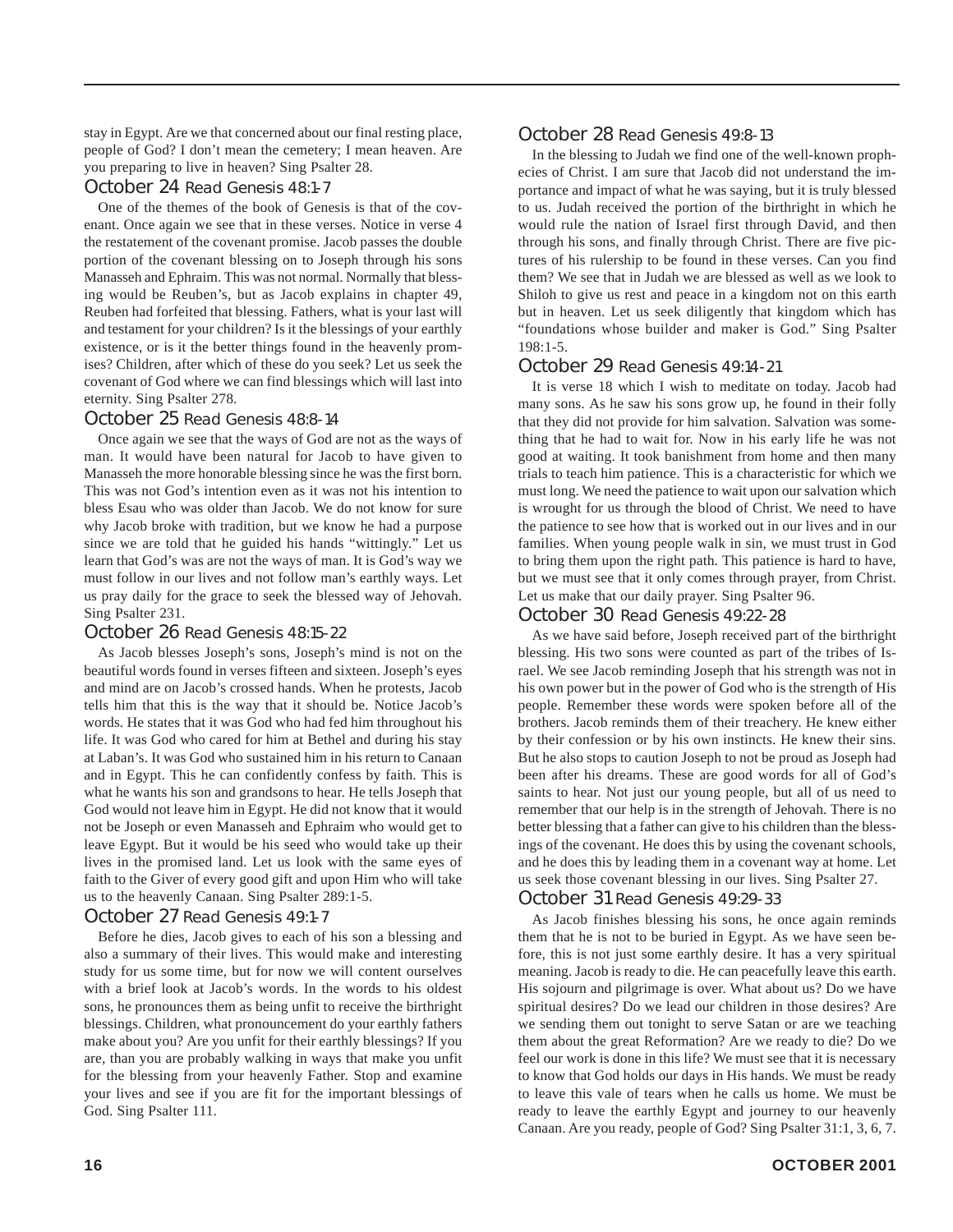## Israel's Glorious History of Music

by Melissa Van Baren

Since the historians pick up where the tribe of Is-<br>rael began, that too is what I would like to consider in this article. I thought that it was quite<br>amazing that Israel had the earliest traces of music acrael began, that too is what I would like to consider in this article. I thought that it was quite amazing that Israel had the earliest traces of music according to the worldly historians. It makes you wonder how people can then doubt the beginnings of time and the true beginnings of music! As I said before, How can they use the Bible for some history accounts and ignore the rest as false information?

Anyway, this article is going to focus on Israel's great and glorious history of music. Music, as you can see in the Bible, is a very rich part of their heritage. There are many, many accounts where God ordained music, and people to be in charge of the music, for the worship of God. Music was seen to have taken many forms in the Old Testament for the worship of God. The Israelites sang, chanted, and played instruments. One of the most common of these at the time was chanting. This type of praise to God was often a chanting praise and then a response. Often this was done between the men and then the women. The men would chant and the women would respond. This was believed to be so with the Song of Moses in Exodus 15:1-19 where Moses leads the song of thanksgiving and praise to God for bringing them out of the hands of the Egyptians. After Moses leading, Miriam in verses 20 and 21 and the women follow his lead and "answered them, Sing ye to the Lord, for he hath triumphed gloriously: the horse and the rider hath he thrown into the sea." The Israelites also chanted in the case of the blessings and the cursings on Mt. Gerizim and Mt. Ebal (Deut. 27 & 28), which is worship that the Lord commanded them to do and a worship given to them (Deut. 11:29). There are many, many cases in the bible where Israel is directed by Moses in singing/chanting.

There are also cases where the worship in the temple is concerned—that the Levites were in charge of the music. The Levites were in charge of all types of music both in singing and instrumental. Numbers 3:8, "And they shall keep all the instruments of the tabernacle of the congregation and the charge of the children of Israel, to do the service of the tabernacle." The Levites also helped Moses during the chanting on Mt. Ebal, Deuteronomy 27:14. "And the Levites shall speak and say to all the men of Israel with a loud voice." And so continued the cursings while the other half of Israel chanted the blessings on Mt. Gerizim. The Levites played a very important role (as did Moses) in the conducting of the worship of God in the temple in the singing.

Israel was greatly blessed by the music God had given them to worship Him with. Just imagine music directed by God. We too have this great music directly from God, although we do not have the exact music put to tunes that the Israelites had at that time, and we don't have all the exact songs they sang in worship at the beginnings. We do, however, have Moses and Miriam's song, the chants of the blessings and cursings, and also the richly spiritual Psalms. It's wonderful to know that God has given to us music with which to praise Him. How greatly Israel and more so we are blessed to have them!

Although, yet we are tempted in our old man of sin to follow the music of the world. Israel, too, I think was probably tempted by the worldly music of that time. Even though this is mostly speculation I would still like to consider that angle. In my next article, I would like to show the different types of music that they might have been tempted by at that time and may be even show how that might be similar to some of the music of today.  $\triangleleft$ 

*\_\_\_\_\_\_\_\_\_\_\_\_\_\_\_\_\_\_\_\_\_\_\_\_\_\_\_\_\_\_\_\_\_\_\_\_\_\_\_\_\_\_\_\_\_\_\_\_\_\_ Melissa is a member of Hope Protestant Reformed Church in Grand Rapids, Michigan.*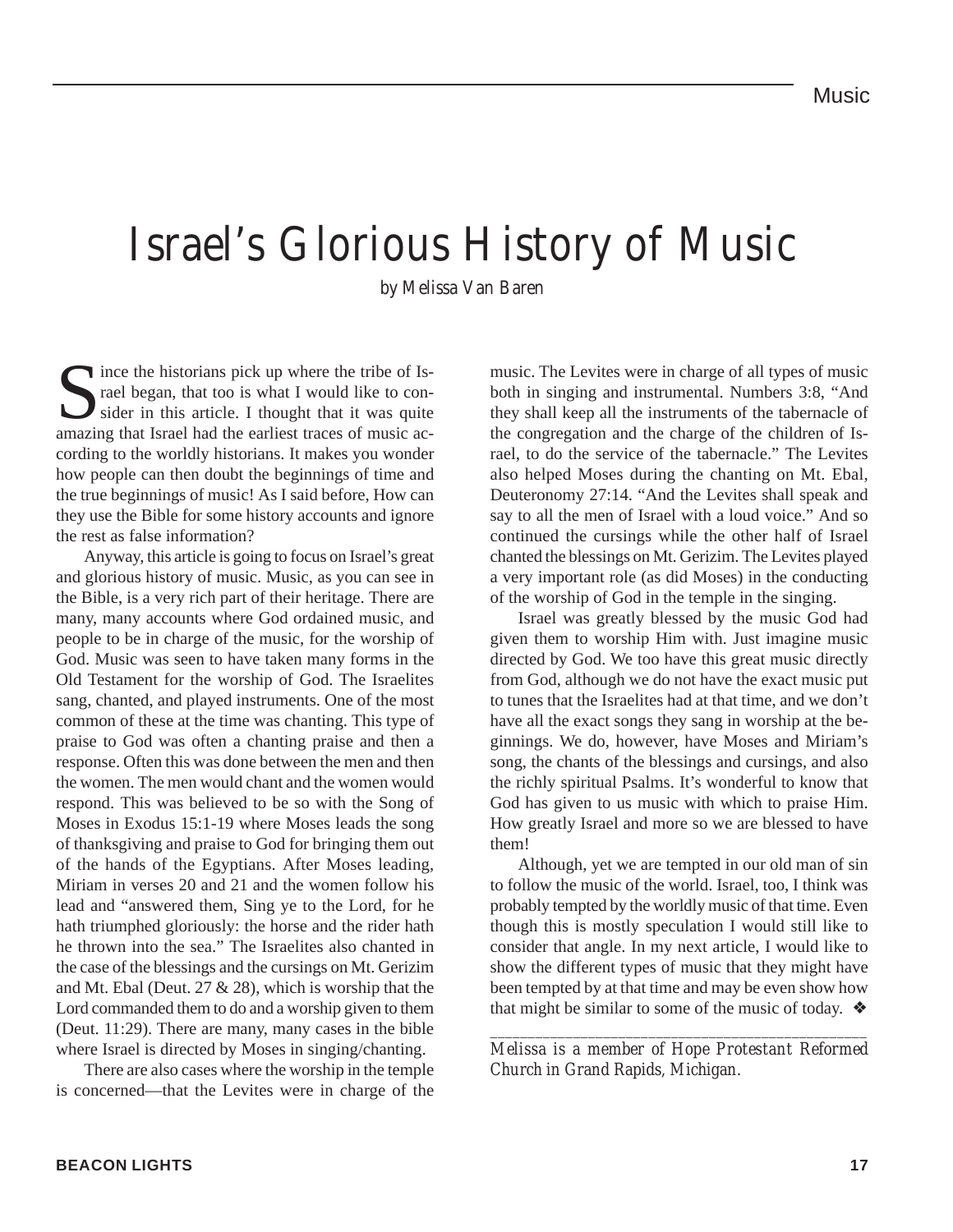## Professor David Engelsma

edited by Kris Moelker

In 1939, Mr. and Mrs. Dewey and Dena Engelsma<br>became the parents of Professor David Engelsma.<br>Prof. Engelsma was born in Grand Rapids, Michi-<br>gan. He grew up in the Riverbend area which was then a n 1939, Mr. and Mrs. Dewey and Dena Engelsma became the parents of Professor David Engelsma. Prof. Engelsma was born in Grand Rapids, Michirural area southwest of Grand Rapids.

As he was growing up, Prof. Engelsma enjoyed playing any and every kind of ball, and he liked hockey, hunting, trapping and reading. Now his hobbies include: tennis, listening to classical music, Irish and Scottish folk music and reading. He also occasionally tries to play basketball with his sons, "but, oh, the knees."

During his teenage years, Prof. Engelsma didn't experience much peer pressure. Living in the country helped because he and his peers were an independent lot.

Prof. Engelsma attended Hope Protestant Reformed Christian School and received his high school education at Grand Rapids Christian High School. After high school, he studied at Calvin College where he received his Bachelor's Degree in 1960.

The Lord used Godly parents to lead Prof. Engelsma to consider preparing for the ministry. His parents reared him in the fear of the Lord. They occasionally suggested that he consider the ministry, but they did not pressure him. Also, Alice Reitsma, who was a teacher at Hope School bluntly told him to consider the ministry. His covenant family and friends were and have continued to be a source of encouragement and support ever since he first desired to enter the Seminary. This has been a joy to Prof. Engelsma.

His memories of being a seminary student include a debate between Prof. Herman Hoeksema and Prof. George Ophoff when the retired Prof. Ophoff visited dogmatics class. As the only first year student, Seminarian Engelsma witnessed an earthy, passionate and even heated debate between these men over the virgin conception of Jesus. They debated whether Mary contributed anything biologically to Jesus' conception. The two theologians debated theology, biology and more. When they delved into the biological matters of eggs and sperma and zygotes, Seminarian Engelsma became amused, and his reaction was: "The truth is important; get it right."



This heated debate took the whole class period and the two giants forgot about Seminarian Engelsma.

In 1963, Prof. Engelsma graduated from the Seminary and was ordained a minister of the Word. His first charge was in Loveland, Colorado where he labored until 1974. In 1974, the Lord called him to go to South Holland, Illinois. He was pastor in South Holland for fourteen years. After serving the Lord as a pastor in two Classis West churches for twenty-five years, the Lord called him to take up his labors as a professor in the Protestant Reformed Seminary in 1988. Reflecting upon his labors, Prof. Engelsma says, "The work of a pastor is the greatest work in the world." He also thoroughly enjoys his work as a professor in the Seminary.

In 1963, the year he graduated from the Seminary, Prof. Engelsma married Ruth Lanning. They were both members of Hope Church in Grand Rapids. The Lord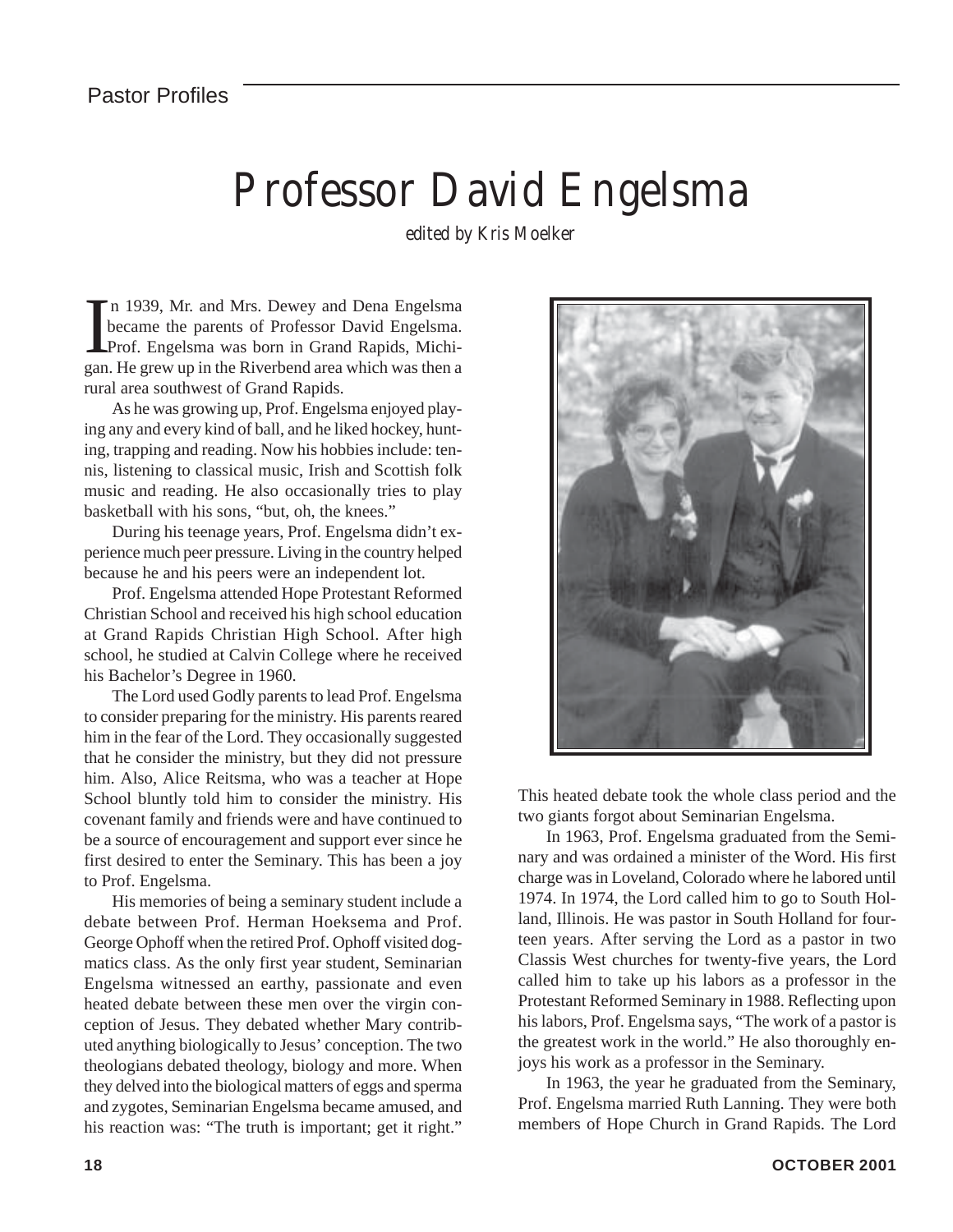has blessed their marriage with four sons, five daughters and eleven grandchildren in the covenant of grace. He thanks God that the love in their marriage and peace in their home are not the least of the blessings of their marriage.

As he taught the little children in catechism, Prof. Engelsma would again and again see a little child of five or six years respond to the lesson with a child's sincere expression of love for our good God or trust in Jesus. Prof. Engelsma's heart then would rejoice and the tears would come to his eyes. He would then say to himself, "See that you never, never teach these little ones of God the lie, or otherwise cause them to stumble."

It is rewarding for Professor Engelsma to see the Protestant Reformed Churches standing fast in the Reformed faith. He delights to see young people become godly, faithful husbands, wives, and parents. He says it is a delight for a minister to go back to a church he has served and see the young people he has taught and worked with, sometimes because of their sin, who are now solid. active members and even officebearers. This makes all the work worthwhile.

Prof. Engelsma was fourteen in 1953, old enough to experience the angry strife and painful division in Hope Church and in his family.

Concerning the other controversies that we as Protestant Reformed Churches have faced, Prof. Engelsma has memories of being involved in many of them. He came into Classis West studying a three hundred page protest and he left Classis West studying a four hundred page protest.

As Prof. Engelsma looks back over his many years in the ministry, he has many memories. When he was a seminary student and preached his first sermon at the old Southwest Church, he made a gesture and swept all

his notes onto the communion table. He forced himself to finish the sermon without his notes. Another time Prof. Engelsma had to lead a service and preach a sermon to one man in Pella, Iowa. Cecil Van Der Molen sat on his sofa and Prof. Engelsma stood behind the sewing machine which was his pulpit. As they went into the living room, Mr. Van Der Molen said, "If you preach heresy, it will be my word against yours." Prof. Engelsma responded, "If you fall asleep, we're done."

During a morning service, Prof. Engelsma used the illustration in his sermon from his boyhood of losing all of his marbles, especially his favorite blue one, to an older trickster. At the evening service, the collection plate contained a large, blue marble for him. Prof. Engelsma takes this opportunity to thank the generous giver.

Prof. Engelsma's advice to young men who are considering the ministry of the Word to be their calling is to continue and not give up considering the ministry too quickly. Your consideration of the ministry may itself be an indication that you are called. "We need godly, able men, who have natural gifts and who love the churches. It is a grand work with precious rewards, though demanding."

There are changes Prof. Engelsma would like to see in the thinking, attitudes and behavior of the young people, and they are the same changes he would like to see in himself and other parents. They include: more zeal for God; more love of doctrine; more spirituality (piety) of life.

Prof. Engelsma is encouraged to see that our young people do have a zeal for God, do love the Word, and do live spiritual lives. ❖

*\_\_\_\_\_\_\_\_\_\_\_\_\_\_\_\_\_\_\_\_\_\_\_\_\_\_\_\_\_\_\_\_\_\_\_\_\_\_\_\_\_\_\_\_\_\_\_\_ Kris is a member of Hope Protestant Reformed Church in Grand Rapids, Michigan.*

Church Family

## True To The Faith

by Mrs. Jacob Kuiper Sr.

Dear Young People,

**I**  was asked to write an article on how life in general was for a young person in the church of my day. I am thankful that the Lord, in His eternal counsel, had my parents included in that little mission station that met in Riverbend, Hope, inane sixty years ago. Those were the horse and buggy days. This area is where I spent the first twenty years of my life.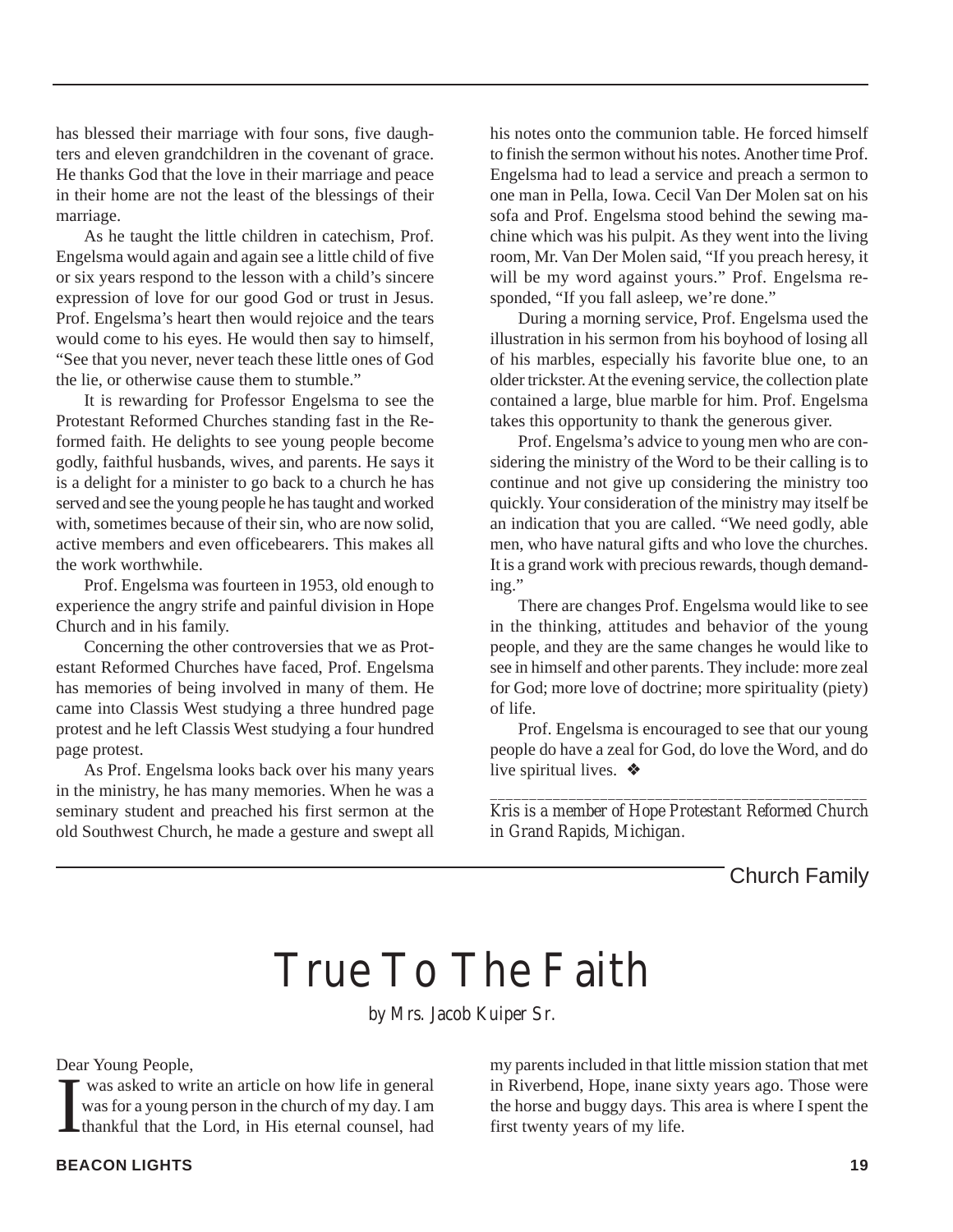My father, being one of the leaders, had to take his turn to pick a student to preach for us on Sunday. This was done on Saturday afternoon with horse and buggy. This student would stay the weekend and be brought back to the streetcar, some five miles away, again on Monday morning. I particularly remember Rev. J. R. Brink, who would always pat me on the head and say, "God bless you."

These meetings were held in people's homes until 1918. A cement block church was then erected, which was later organized as Hope Christian Reformed Church. Rev. G. M. Ophoff was our first pastor.

We were really isolated from all other churches, "out in the sticks" as many people called it. We hardly ever got to see any other young people. There was no young people's society, banquets or conventions. Once a year we had a big day which was a Sunday School Church picnic, held at Fenessey Lake about two miles from church. There was a large pavilion, some playground equipment and even 100 square feet of sand and muck bathing beach. What fun! Later, when a few more people purchased Model T cars, we went to John Ball Park for the occasion. This was five miles away, which was really quite a trip and something we looked forward to all year.

There were no Christian schools around. There was only a public grade school, thru 8th grade, which I attended and from which I graduated. It was a one room school. At recess and noon hour the whole school participated in games. School life was really enjoyable. I remember especially singing out of the Folk Song Book every day. As a child I enjoyed music and singing. I was chosen as part of a quartet that had to sing at special school day events. The teacher had asked me more than once if I might sing at P.T.A. but father and mother never went and I was not supposed to either. It was a public school, you see. We wouldn't feel at home there. Only once I had permission. We sang the Riverbend School Pep Song and "The Old Rugged Cross." That was it.

I took reed organ lessons from one of my school teachers. As soon as I could play a couple of hymns my father said "That's enough, now you know how to play. Never mind all of that other fancy stuff." I kept playing which prepared me for being an organist, which I later was in Hope Church.

My father was an elder at the time of the 1924 split when, along with others, Rev. Ophoff, our pastor, was deposed. I remember sitting in church one Sunday morning after we really had been forbidden to use the church.

During the sermon two strange men walked in and Rev. Ophoff kept on preaching. Everyone was quite shook, but the men turned around and walked back out. After that Sunday we had to give up our church. Then we began meeting in the Blair Schoolhouse.

After graduation I asked my parents if I could go to high school. My desire was to become a teacher or a nurse. High school! Where? Grand Rapids Christian High was miles away. There was no Wilson Ave. and no bridge over the Grand River at Grandville. I would have to board away from home all week! That was not for girls. I shed many a tear that fall.

Going back to my schooling, we had no Bible courses. One or two of my teachers did read a chapter before school. I received my knowledge by reading Bible story books at home, from Sunday School, and from my parents' instruction. We had two church services. One was Dutch, of which I understood nothing, but always attended. I remember distinctly I had to play the piano for the Dutch service. I only know how to play a few Psalms so the consistory gave Rev. Ophoff the list. He remembered the first two times but the third time he forgot about the list and announced a number I couldn't play. I got his attention and shook my head. To my great embarrassment he said, "Can't play that?" And then, "Oh, that's right." He found the list.

I had plenty of time to study even though evenings were short. We no electricity, so we sometimes went "to bed with the chickens." We didn't have a "Pizza Hut" down the road, a drugstore, or a car. We could go down the road to my cousin once in a while, or to a neighbor until dark.

I also had a lot of enjoyment on our back 60 acres, which was pasture at that time, picking wild flowers. It is now Ferndale and Wilson Avenue.

At 14 years of age I had to get driver's license. My older brothers worked away from home, my father worked part of the farm, and I had to take produce to the retail market a few days every week. This was a lot of work, but fun. Mother or sister always went with me. Here we got to meet a lot of different people, including my future husband (of whom I was ignorant of at that time). He was always there with celery and onions.

I said earlier that we had very little evening activity. Well, in the summer the neighborhood fellows played softball at the schoolhouse. I was allowed to go provided I was home by dark. I recall a couple of times when a team from First Church came out and competed. That was exciting, seeing some fellows from one of our other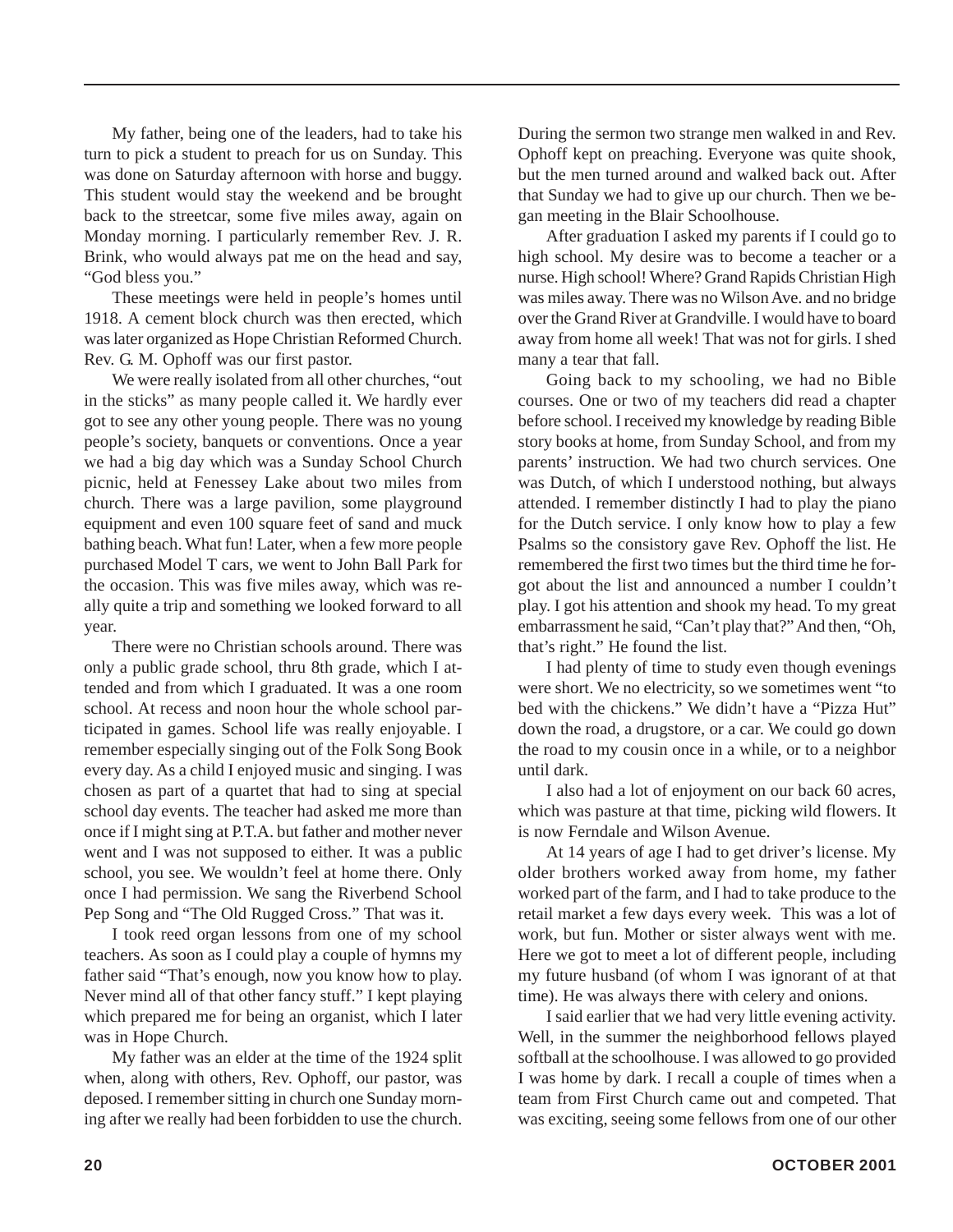churches. After the game they would go and get an ice cream cone. That was a treat! I wasn't in on this, though. As I said, I was to be home by dark.

There were some evenings when my parents had company. These times were spent in much singing and praising the Lord around the reed organ. This was very rewarding!

On Sunday evenings, too, the whole congregation would meet at different homes for Bible Class. We would have prayer, an hour of Bible discussion and some singing. After meeting the children and young people would have lunch in one room and the grownups in another. We would go home early. These were profitable evenings. This happened yet even after we were married, 41 years ago.

As I said before, we had no young people's society, just catechism. We went to this until we were married, confessing members or not. That was the way it was and no one complained.

When I was sixteen and a half years of age I went to my first Young People's Outing. We took a bus to Ludington, got on a big boat, went out on Lake Michigan to Grand Haven, and then returned to Grand Rapids by bus. At that time I was with a fellow from the Dutch Reformed Church. He was a son of some dear friends of my parents. We sort of dated for six months, but father said we had to break up because he was not of our faith.

A few months later it seemed like the world was becoming a little bigger. Two young fellows from the Hudsonvilie Protestant Reformed Church motored to Hope after catechism and picked up a couple of young ladies from Hope and took them home. When my father found out they were from one of our churches it was O.K. This resulted in two happy marriages. As dear Rev. Vos said at that time, "There's Hope for Hudsonville."

Young People, what is my conclusion? I thank the Lord for the way I was brought up. There were moments of rebellion because sin constantly cleaves to us, but on the whole, I was content. With quiet times, reading, music and meditation I was happy.

You might perhaps say, "Sure was dull and boring!" I wish we could go back to that kind of living. God in His counsel has brought you face to face with many, many temptations, luxuries, sports, etc. I pray for you every day. You will need much grace. Spend much time in prayer. Make very good use of your time in your Christian schools and on college campus. Choose the right friends. We are nearing the end of time. Be on the alert. Set not your affections on things below for they shall perish. Think of the Eternal Rest which lies in store for those who cling to the "Faith of Our Fathers." ❖

*This article is a reprint from the June-July, 1976 issue of* Beacon Lights. *Mrs. Kuiper is still a member of Hope Protestant Reformed Church in Grand Rapids, Michigan.*

*\_\_\_\_\_\_\_\_\_\_\_\_\_\_\_\_\_\_\_\_\_\_\_\_\_\_\_\_\_\_\_\_\_\_\_\_\_\_\_\_\_\_\_\_\_\_\_\_*

### Our Young Peoples' Federation

## Young Peoples' Society Discussion Topics

new society season is about to begin for most<br>of us. As societies of believing young people<br>we come together to grow spiritually through<br>the discussion of God's word. Some of our societies will of us. As societies of believing young people we come together to grow spiritually through the discussion of God's word. Some of our societies will be looking for a new book of the Bible or topic to discuss. We've put together a list of the books and topics that our societies studied last year to be used as ideas for

this year by your society. Because of time constraints we were not able to obtain information on every church.

*Bethel:* The Young People's Society meets every other Sunday throughout the year. They finished studying I Peter and then started the Life of David in I and II Samuel.

*Byron Center:* The Young People's Society studied *Trusting God* by Jerry Bridges.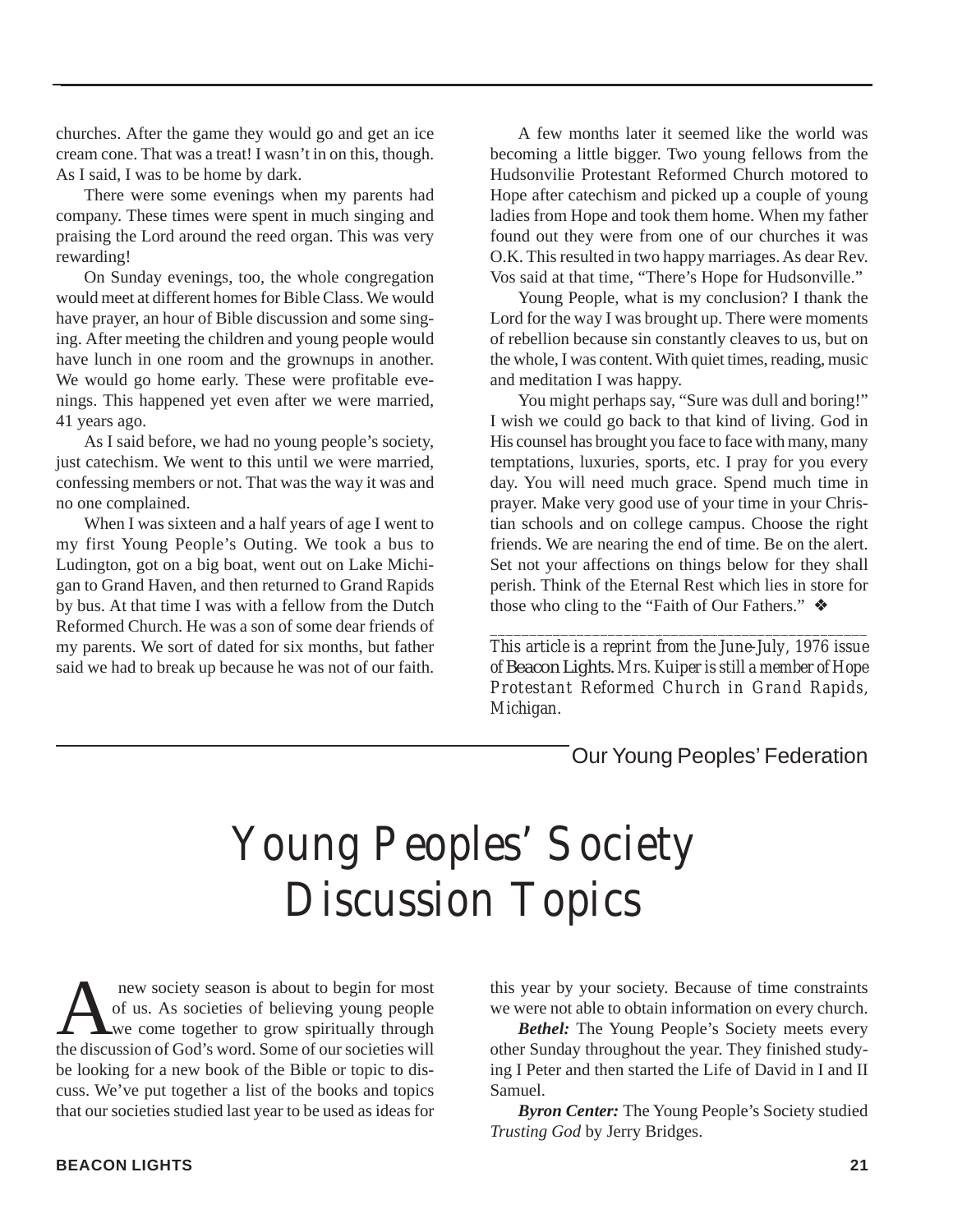*Cornerstone:* The Young People of Cornerstone studied the Book of Romans chapter by chapter.

*Covenant:* The Young Adults' Society at Covenant has been studying Jerry Bridges' book, *The Pursuit of Holiness,* over the last year. Typically they meet two Sunday evenings a month for dinner and study at a member's home. On alternate Sundays the group usually gathers for an evening of fellowship.

*Doon:* The Young People's Society studied Acts and after recess studied *Jesus' Beauty Shining in You.*

*Edgerton:* The Young People's Society studied the Book of Esther and the Five Points of Calvinism (TU-LIP)*.*

*Faith:* The Junior Young People's Society studied the book of Ephesians over the last year. The Senior Young People's Society studied through the parables of Christ using a study guide from Kregel Publications.

*First of Edmonton*: The Young People's Society studied I Timothy and James as well as special topics from the Beacon Lights and Standard Bearer.

*First of Grand Rapids:* The Young People's Society studied the Book of Job.

*First of Holland:* The Young People's Society studied the Book of Revelation. Also, they have a special once-a-month topic meeting on the first Sunday evening of each month, where they have lunch together and discuss a special topic of interest and value to the young people. Sometimes, they invite a member of the congregation or an outside person to speak to them.

*Georgetown:* Over the last year, the Young People's Society studied the background of the historical narrative in Scriptures, focusing on the geography of the land of Israel, using appropriate passages.

*Grace:* The Young People's Society meets after Sunday morning services from 11:00 until noon. This past year, they studied from the Book of Ruth, using Rev. Haak's study guide. After completing Ruth, they went on to study a few topics such as Sabbath observance, exclusive psalmody, the diaconate, and Christian judging.

*Grandville:* The Senior Young People's Society is comprised of approximately 20 high school juniors and seniors. They studied I and II Peter last year. The Junior Society includes  $9<sup>th</sup>$  and  $10<sup>th</sup>$  grade students. They studied the parables. Both groups meet every Sunday morning after the worship service for about 20 weeks. The groups also try to get together for an activity each month.

*Hope (Walker):* The Junior Young People's Society studied Revelations chapters 1-4 over the last year. The Senior Young People's Society studied Jonah and I Corinthians chapters 1-10.

*Hudsonville:* The young people are divided into four or five smaller groups, each studying the same topic and led by different individuals from the church. This past year they studied the End Times and the Second Coming of Christ.

*Immanuel*: The Young People's Society studied Genesis.

*Kalamazoo:* During the school year, the Young People's Society made its way through James, using a study guide booklet published by the RFPA. For its after recess programs, the group meets once a month on Sunday evenings and discusses a matter of practical concern to the lives of young people.

*Loveland*: The Young People's Society studied Daniel and *The Mysteries of the Kingdom*, a book written by Professor Herman Hanko on the parables.

*Peace***:** The Young People's Society studied Christian living and ethics topics with the books, *Like Living Stones* and *A Spiritual House*.

*Pittsburgh Mission:* During the last year, the young people studied topics ranging from evolution to prayer to dating. Each time, Rev. Mahtani gave an introduction and then the group spent a half an hour discussing the subject. Some of the topics planned for the upcoming year include: proper Sabbath observance, career of an athlete—is it Christian?, the Christian and alcohol, and unequally yoked.

*Randolph*: The Society studied James and special topics out of *Beacon Lights,* such as creation.

*Southeast:* The Junior Society studied the Book of Acts chapters 8 through 15.

S*outh Holland*: The Society studied I Corinthians for one hour each week and discussed a variety of practical topics for a half hour.

*Southwest:* The Junior Society studied the patriarchs of the Bible through Jacob. The Senior Society studied our Protestant Reformed views as they pertained to a variety of topics such as marriage, dating, evolution, and common grace.

*First Evangelical Reformed Church of Singapore:* The young people are divided into two groups, Kingdom Seekers Juniors and Kingdom Seekers Seniors. The Juniors studied The Sermon on the Mount and the Seniors studied the book, *The Rebellious Years,* by Peter Masters*.* ❖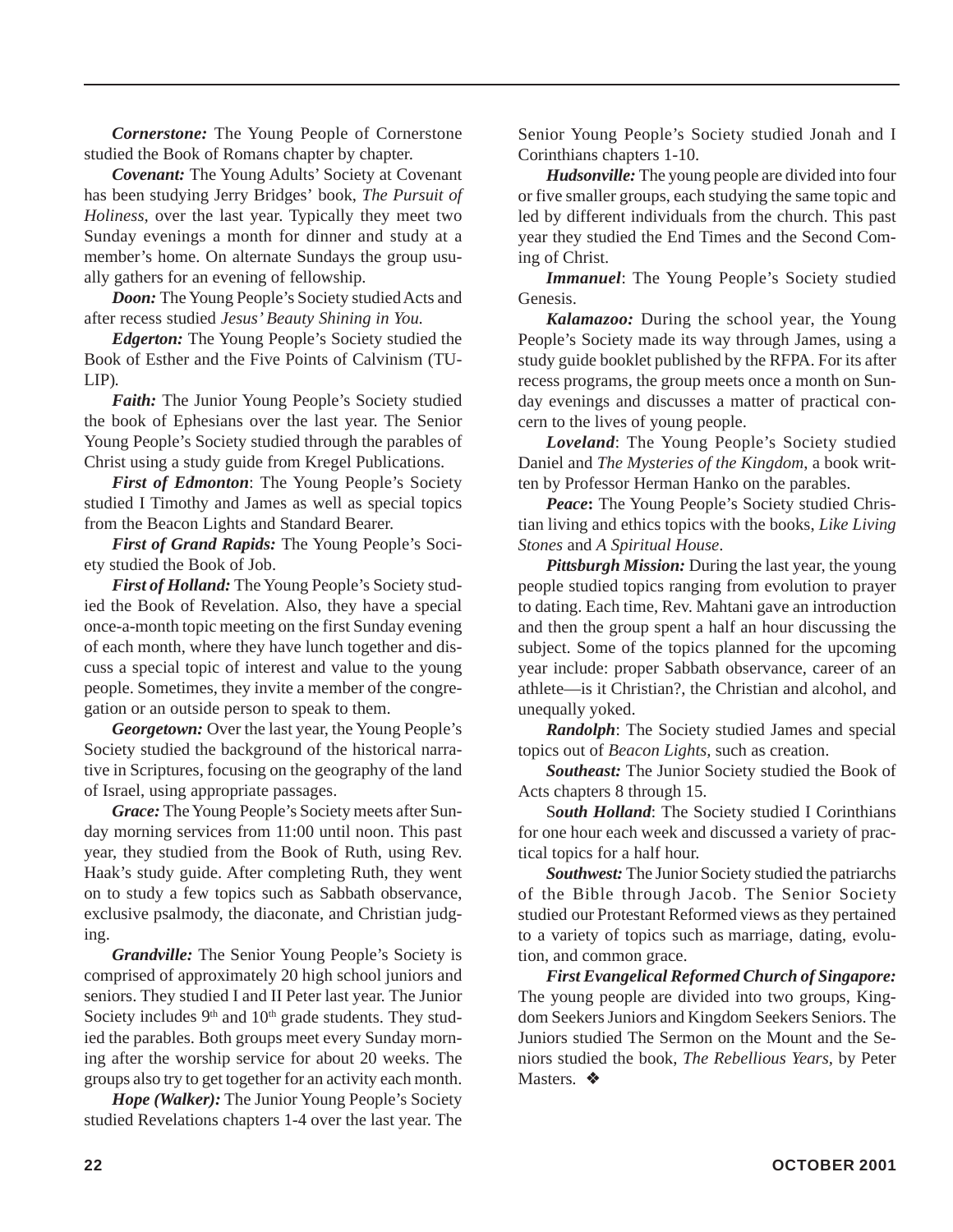## The Way of Christian Discipline

by Rev. Ronald Hanko

*Reprinted from the mission newsletter circulated in the UK by Covenant PRC.*

Because Christian discipline is such a serious thing,<br>careful rules are laid down for it in the Word,<br>especially in Matthew 18. These rules are of the<br>greatest importance careful rules are laid down for it in the Word, especially in Matthew 18. These rules are of the greatest importance.

For one thing, as we have noticed, discipline ordinarily begins with *private admonition*. When someone has sinned against us or offended us we are required to go to them and point out their sin to them.

Several things need emphasis in that connection. First, it is the sinner himself who must be told, not everyone else. Telling everyone else the sins of others is itself the sin of tale-bearing or gossiping and is a deadly evil in the church (Prov. 26:20-26). This is the reason Jesus says in Matthew 18:15, "tell him his sin *between thee and him alone*."

Secondly, it is the person sinned against who has the primary obligation to go to the one who has sinned (vs. 15). All too often in our pride and anger we wait for the person who has sinned to come to us and the result is that we are not reconciled to one another.

Third, rebuking of sin must be done with humility and love. Thus Jesus emphasizes, too, that we are "brothers." Very significant is II Thessalonians 3:15, which tells us that even one who has been excommunicated must still be admonished "as a brother." Too often our failure to gain a brother is due to the *way* in which we point out his sins.

Only if the sinner will not receive admonition and repent is the matter brought to the attention of others, but then not in the way of tale-bearing. He must be approached in the presence of witnesses (Matt. 18:16 according to Num. 35:30), who also have the obligation, if they are convinced he has sinned, to admonish him (Matt. 18:17).

The matter is brought to the church, functioning through its ordained elders, only if the sinner continues unrepentant. Then, eventually, he is excommunicated, both for the sin he committed and for his refusal to repent. This excommunication, as the very word suggests, involves his being barred from the Lord's table, and thus from membership and fellowship in the church.

Here too, however, Scripture has something to say. There must be *admonitions*, not just a single admonition. Love demands that every opportunity must be given for repentance. Also, as much as possible, the sinner must be spared, especially if he repents (II Cor. 2:5-8). Thus, Scripture says, love covers sin, not to hide it, so that it is not dealt with (cf. James 5:19, 20), but in sparing the sinner unnecessary shame and reproach.

In a few cases, however, Scripture indicates that sin must be immediately and publicly rebuked. Thus did Paul deal with Peter (Gal. 2:11-14), probably because of Peter's prominent position in the church. I Timothy 5:20 gives two cases where this may be necessary: (1) where the person has "sinned before all," i.e., sinned publicly; and (2) where the person is a leader in the church (Paul is speaking here especially of elders).

In these ways sins will be dealt with in the church and will not destroy it. So too, our Holy God is not mocked but glorified in the church, and sinners saved.

❖

*\_\_\_\_\_\_\_\_\_\_\_\_\_\_\_\_\_\_\_\_\_\_\_\_\_\_\_\_\_\_\_\_\_\_\_\_\_\_\_\_\_\_\_\_\_\_\_\_\_ Rev. Hanko was missionary/pastor of Covenant Protestant Reformed Church in Northern Ireland.*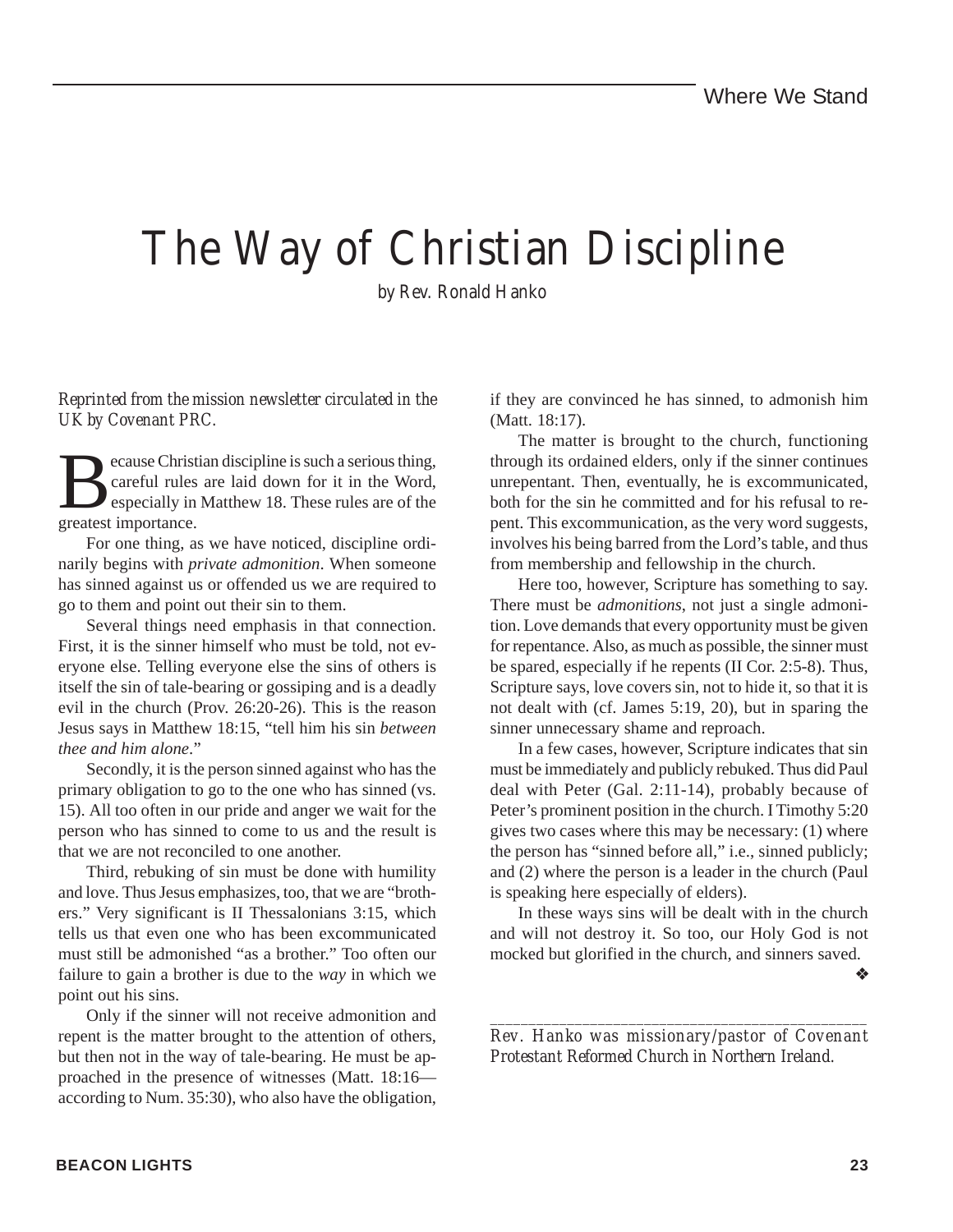## The Forgotten Hungarian Reformed Churches of Southeast Slovakia

by J.P. deKlerk

You see here three of the several Reformed Churches which exist in the southeastern part of Slovakia. They are poor and almost forgotten, but very busy. The first one is in Cicarovce, a village, where Dr. Bertalan Pándy is the minister. The second one is in Vel'ké Kapusany, a small city,

where his son Rev. Arpad Pándy is the minister. The



third one stands in Vel' Raskovce. There are several Reformed congregations around without ministers, so that both father and son each Sunday not only preach in their own Churches, but also in other places where the people don't have Church buildings.

Dr. Bertalan Pándy was born in 1926, in the years 1944-1947 in prison in the Soviet Union (Russia), studied in Prague (Praha) 1947- 1954, became minister in Cicarovce in 1957, went to Bern (Switzer-



land) for his Doctorate in Theology in 1968/1969. Since 1992, he also has been professor of Old Testament knowledge at the Seminary in Kosice.

The Hungarian Reformed Churches are still not recognized officially by the government of Slovakia, though they are allowed to operate. Some of the congregations preach in two languages: Hungarian and Slovak.

The photo shows the interior of the Reformed Church in Cicarovce, with Dr. Pándy and his daughter. You see the baptismal, the Communion table, the pulpit and the pipe organ. There are only windows on the right side of the building.

The Hungarian Reformed Churches opened their first own Seminary on September 15, 1925 in Lucenec. The finance came from abroad. There were 22 students, who received their training from professor Béla Sörös. The Churches founded also 225 primary schools. A school for the training of teachers could not be started, because there was no money; it was finally possible in 1935, in the city of Komárno. All books for the Churches and schools were imported from Hungary till enough gifts from the members had come in, so that they could do this themselves, on November 2, 1938 when Slovakia became an independent nation. There were 25 Reformed congregations. On June 29, 1945 (occupied by the Russian Communists) Slovakia was united with Czechia again, plus Karpato-Ukraine of the Soviet Union (on the Eastern side of their frontier nowadays). Tens of thousands of men were deported by force to Russia; many were killed. In every town of village of Slovakia you can find monuments with the names of the victims on them. The Churches could not function. People who spoke the Hungarian language were removed to where their ancestors had come from. The government ruled that in all Reformed Churches which were yet open on the Lord's Day only the Slovakian language had to be spoken. When on February 27, 1948 Klement Gottwald became president of Czechoslovakia, the government appointed two people in control over the Hungarian Reformed Churches (free to use their own language again), namely Dr. Imre Varga and Rimavská Sobota. Contact with the Ukraine was not allowed anymore. All the Chris-

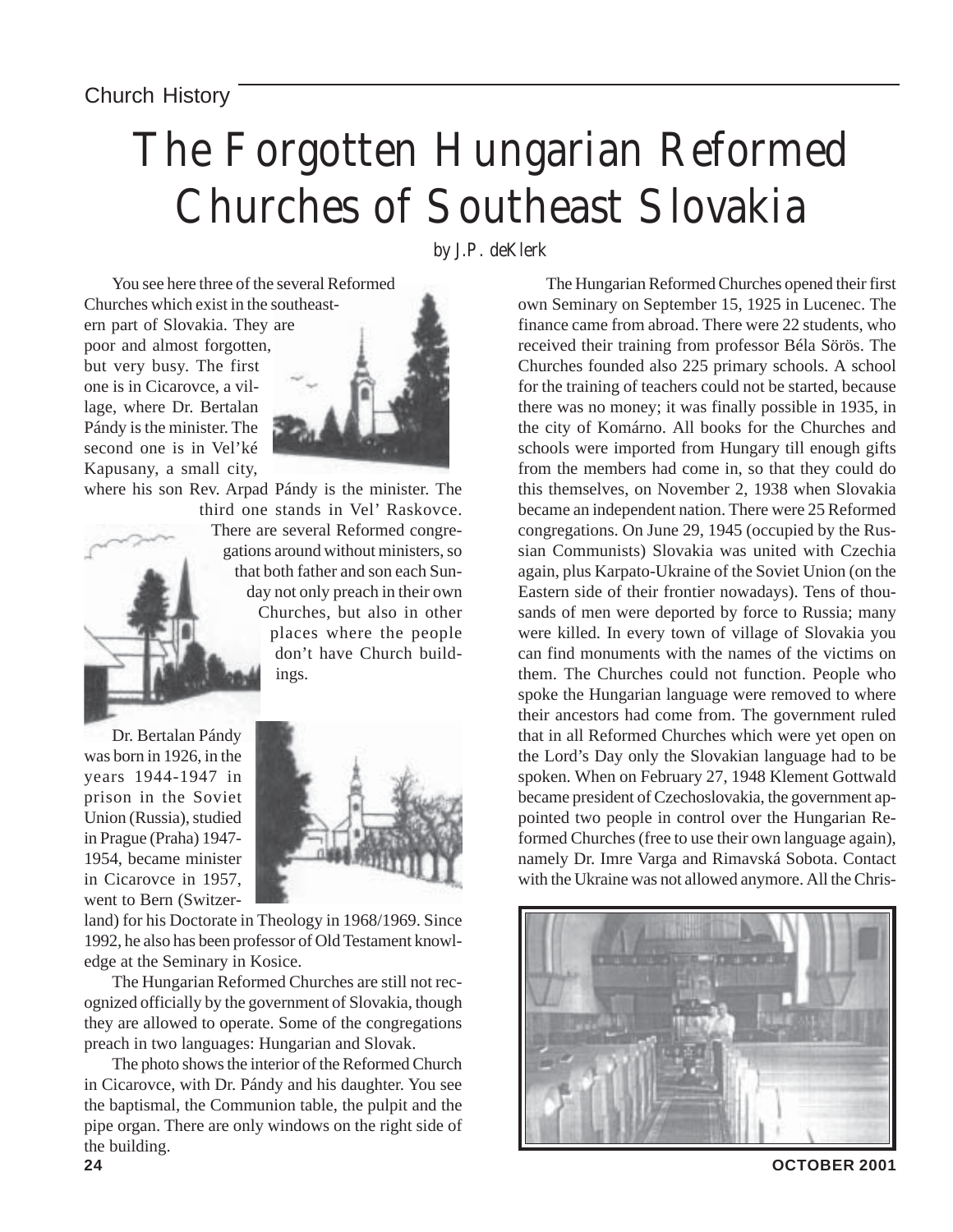tian schools were taken over by the government, without compensation. Atheism were promoted.

Young men of the Hungarian Reformed Churches who wanted to become ministers were allowed however to study at the Comenius-faculty in Prague, the Seminary of the Bohemians there, and the Evangelical-Lutheran Academy in Bratislava.



There were 307 Reformed congregations in Slovakia. Often one minister had to look after four congregations. Much help were given by the Liberated Reformed Churches of The Netherlands, up till this very day.

In Autumn 1989 better days began, when the Communists left the government. This was also very important for Dr. Bertalan Pándy and his wife Jolika, whom you see in the picture.

The Hungarian Reformed Churches started to restore Church-buildings, schools, youth clubs, etc. They kept as basis the Word of God, the Heidelberg Catechism and the Helvetic Church Order ("Zweite Helvetische Bekenntnis") which is of Calvinistic origin, and organized a Synod again. They have a Psalter with all the Psalms plus 360 hymns, in the Hungarian language, and some more hymns in the Slovakian language. The number of members depends on where the city, town or village is situated (the city of Komárno has 3000 citizens); some villages in the mountains only 20. The total of congregations is now 340 members. There is a new Theological Academy, and the first minister trained there came to the pulpit in autumn 1999. There is no support whatsoever from the government, but only from churches abroad. There are at the moment 100 students. In order to ease the shortage of ministers, there exists a training of three years for young people to teach in catechism classes in Komárno and Dosice. They are also important to lend a helping hand in primary schools and children's centers. They speak at youth conferences and holiday camps or hostels.

Because of the suffering under Communist governments, and police actions, the Christians of various denominations have regular meetings and discussions, try to help each other solving all kinds of. problems. Mainly members of Lutheran Churches and some of the Russian Orthodox Church have a good relationship with the Reformed people; as human beings they grew up together and respect each other. They are not interested in modernist views or activities, but they are very well aware of their existence. They help each other to build more Christian schools. They want to give the younger generation what they were forced to miss out on.

Recently four schools of the Hungarian Reformed Churches (primary as well as high schools) have been opened, namely in the cities Dolny Stal, Martovce, Ket and Roznava, with separate a Gymnasium in Rimavská Sobota and a religious Center (with library) in Jelka. In three towns buildings are under construction (with great sacrifices to the members of the congregations).

The son of Dr. Bertalan Pándy, Rev. Arpad Pándy, tries to speed these projects up as much as possible during the summer, because the winters are long and very severe in Southeast Slovakia. His Church has recently bought a big plot of land for new building projects.

Their publishing house produces a monthly with the name "Kálvinista Szemle – Kálvinske Hlasy," which is a Calvinist Review in both the languages Hungarian and Slovak. Also a small weekly with the name "Reformatus Újság" (Newspaper of the Reformed people) in Hungarian. They are printing their first books, in Hungarian, Slovak and German. They try to bridge the gap after half a century of struggles.

The young people also take care of the elderly, with gardening, cleaning, cooking meals, shopping, etc.



The picture shows a meal with Dr. Pándy in the middle, his son Arpad at his right hand, and a visitor from The Netherlands, who had brought food from the Liberated Reformed Church in Rotterdam, in front. Also from Reformed Churches in Switzerland come trucks, of the same nature and for the same purpose. ❖

*\_\_\_\_\_\_\_\_\_\_\_\_\_\_\_\_\_\_\_\_\_\_\_\_\_\_\_\_\_\_\_\_\_\_\_\_\_\_\_\_\_\_\_\_\_\_\_\_ J.P. de Klerk is an author and journalist from Ashhurst, New Zealand.*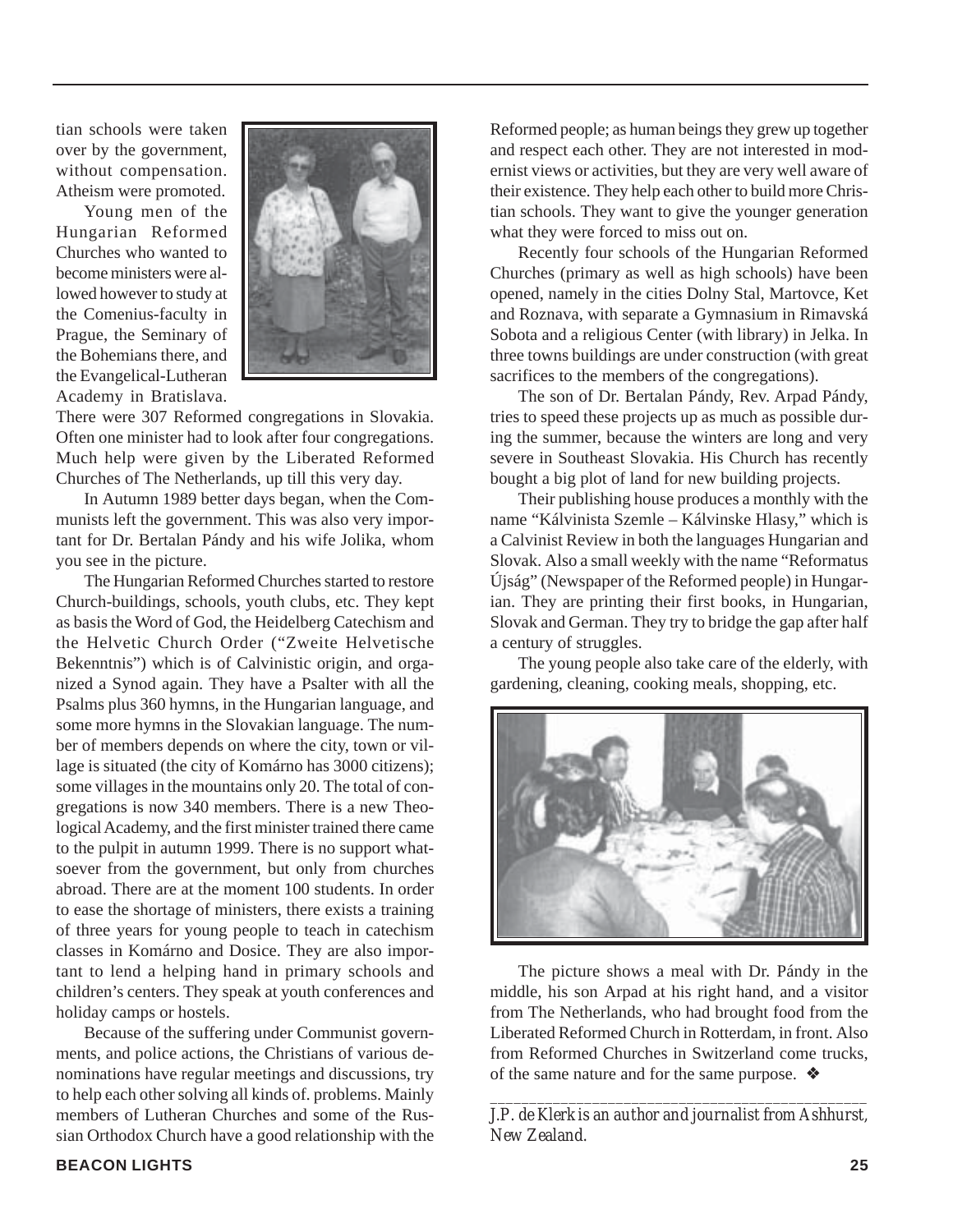### Chur Church News

### **BAPTISMS**

"He that believeth and is baptized shall be saved."

### Mark 16:16

#### The sacrament of Holy Baptism was administered to:

- Irene Ruth, daughter of Rev. & Mrs. Richard Smit— Doon, IA
- Haley Marie, daughter of Mr. & Mrs. Chris VanGinkle— Doon, IA
- Danielle Nicole, daughter of Mr. & Mrs. Scott Lubbers— Georgetown, MI
- Carly Ruth, daughter of Mr. & Mrs. Doug Lubbers— Georgetown, MI
- Trenton Peter, son of Mr. & Mrs. David Miedema— Georgetown, MI
- Makayla Lou and Mason Allen, twins of Mr. & Mrs. Jeff Berens—Georgetown, MI
- Caleb Henry, son of Dr & Mrs. Doug Bleyenburg— Georgetown, MI
- Nicole Renee, daughter of Mr. & Mrs. Nick Westra— Georgetown, MI
- Alicia Rose, daughter of Mr. & Mrs. Ryan Brunsting— Hope, MI
- Calvin James, son of Mr. & Mrs. Aaron Cleveland— Hope, MI
- Colton Bradley, son of Mr. & Mrs. Brad Brower— Hudsonville, MI
- Alyssa Joy, daughter of Mr. & Mrs. Chad Uittenbogaard—Hudsonville, MI
- Jonathan Andrew, son of Dr. and Mrs. Roy Slice—Hull, IA
- John Walter III, son of Mr. & Mrs. Jack Bretall—Peace, IL
- Morgan Savannah, daughter of Mr. & Mrs. Tim Shultz— Redlands, CA
- Lane Donald, son of Mr. & Mrs. Wayne Buiter— Redlands, CA
- Mark Patrick, son of Mr. & Mrs. Mark DeKraker— Southwest, MI

### CONFESSIONS OF FAITH

"…and with the mouth confession is made unto salvation."

#### Romans 10:10

Public profession of faith in our Lord Jesus Christ was made by:

Joshua Dykshorn—Byron Center, MI Chad Mingerink—Byron Center, MI

Andy Bylsma—Faith, MI Lisa Koole—Faith, MI Audrey VanderSchaaf—Faith, MI Julie Pastoor—Faith, MI Denise Noorman—Faith, MI Sherry Van Overloop—Faith, MI Christiana Heyboer—Faith, MI David Kuiper—Faith, MI Audra Bol—Faith, MI Joel Noorman—Faith, MI Lisa Jabaay—Georgetown, MI Katie Van Overloop—Georgetown, MI Kelly Zandstra—Georgetown, MI Kevin Stouwie—Peace, IL Joshua Feenstra—Redlands, CA Brent Meelker—Redlands, CA Betsy Langerak—Southwest, MI

### **MARRIAGES**

"…and they twain shall be one flesh." Matthew 19:5

#### United in the bond of Holy Matrimony were:

Mr. Paul DeJong and Miss Erin VanEgdom—Doon, IA

- Mr. Tom Heyboer and Miss Rochelle Richards—Faith, MI
- Mr. Jon Van Overloop and Miss Katie Vander Schaaf— Faith, MI
- Mr. Eric Petroelje and Miss Melissa Antozak—Faith, MI
- Mr. Peter Byker and Miss Sara Velthouse—Faith, MI
- Mr. Ryan Dykstra and Miss Michelle Kamminga— Georgetown, MI
- Mr. David Decker and Miss Amber Terpstra—Holland, MI
- Mr. Eric Yonker and Miss Marcy Slotman—Holland, MI
- Mr. Tom Bergman and Miss Mindy Buys—Hull, IA
- Mr. Dave Hollema and Miss Esther Tolsma-Loveland  $C<sub>O</sub>$
- Mr. Bill Pipe and Miss Linda Brands—Loveland, CO
- Mr. George VanLaten and Miss Heather Hoekstra— Peace, IL
- Mr. Darin Gritters and Miss Amy den Hartog—Redlands, CA
- Mr. Robert Mc Claury and Miss Sheri Hendricks— Redlands, CA
- Mr. Anthony Tolbert and Miss Mary Mc Claury— Redlands, CA
- Mr. Dwight Kuiper and Miss Leshia Kuiper—Southeast, MI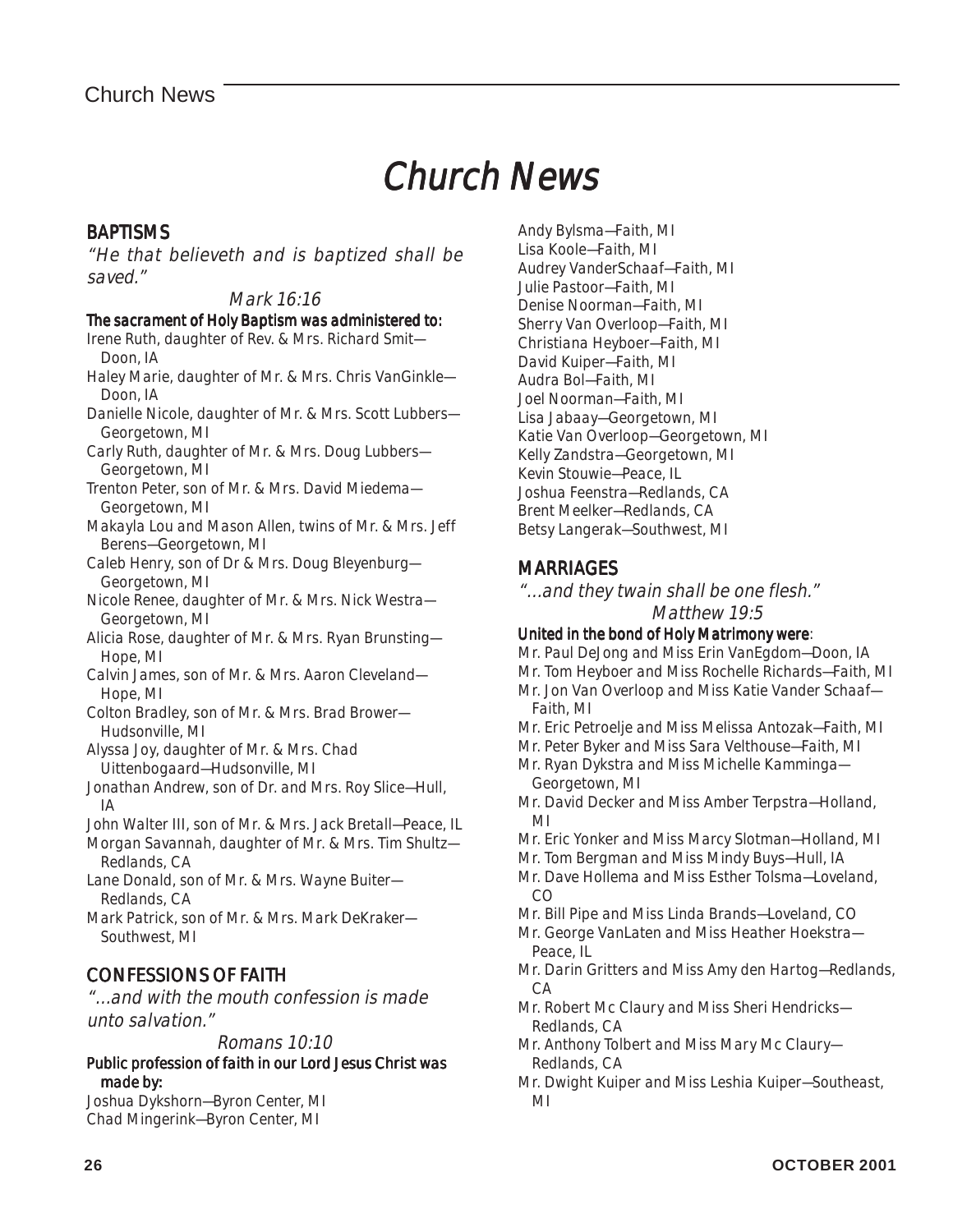# Kids' Page **The Contract Contract of the ULITTLE LIGHTS"** . . . let it shine!

by Connie Meyer

### October 31, 1517

The winds of Autumn were upon them, hurling straggling leaves as well as the scarves and cloaks of those upon the path. But the wind did not daunt them. No, it was a special day. They held their coats and hats tightly around themselves and pressed onward, the wind following them all the way to their destination up the steps and to the door. The large and strong Castle Church of Wittenberg would be a warm and inviting place inside.

But what was this upon the door? A sign of some sort. Signs were often put upon the chapel door. But this one was very large and had much writing on it. This sign was a paper listing ninety-five reasons why some things the church did was wrong. This was an unusual sign! Things were wrong with this church? The church these people were about to enter? The church in which these people were to celebrate a special, holy day—All Saints' Day? Not one, not two, but ninety-five arguments against this church? Who ever heard of such a thing? This was the only church they knew! And yet there could be things in this church that were so terribly wrong? This was a strange thing to consider. A very strange thing indeed.

But it was a wonderful thing, too. It was an event that the Spirit used to mark the beginning of the Protestant Reformation. The history of the church would never be the same. Oh, how the wind blew! The wind of spiritual reformation blew across all of Europe, and the truth of Scripture was heard by God's people as it hadn't been heard in hundreds of years. But all this understanding started with just a little puff—a little breeze—when Martin Luther nailed his Ninety-five Theses on the chapel door that special day. ❖

*Connie is the mother of 5 children and a member of Hope Protestant Reformed Church in Grand Rapids, Michigan.*

### **Puzzle**

Romans 1:17 was the verse that opened Martin Luther's eyes to what salvation really meant and helped him see clearly to write ninety-five theses against indulgences, a wicked practice of the church of that time. Quote this verse by finding the words along the correct path: